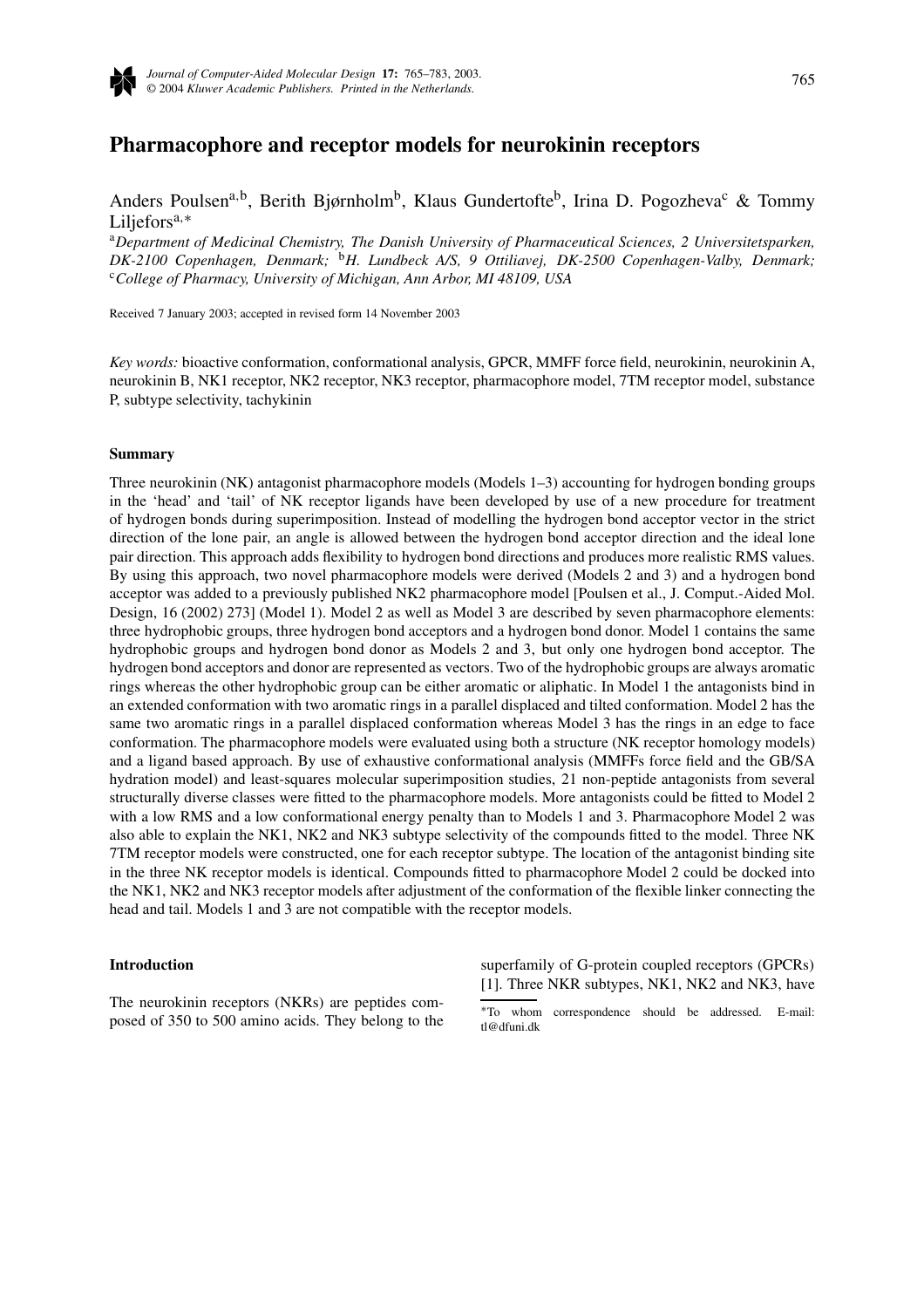been identified by molecular cloning and sequence analysis. They are characterised by their endogenous ligands. NK1 has highest affinity for substance P, NK2 has highest affinity for NKA and NK3 has highest affinity for NKB [1]. Most of the published NK antagonists contain at least two ring systems connected by a linker holding a hydrogen bond acceptor. We define this part of the NK antagonists as the head fragment, and the rest is defined as the tail (Figure 1). The tail of the majority of NK antagonists contains a basic nitrogen, a hydrophobic group and a hydrogen bond acceptor. We have previously reported an NK2 pharmacophore model (Figure 2) [2]. In this model, the antagonists bind in an extended conformation with two aromatic groups in a parallel displaced and tilted conformation [3] (A and B in Figure 2). The model consists of an additional hydrophobic group and a hydrogen bond donor represented as a vector (C and D in Figure 2, respectively). Most of the studied NK antagonists have a piperidine ring in the tail. The most probable orientation of pharmacophore element C is equatorial relative to the piperidine ring. This model agrees with NK1/NK2 and NK2/NK3 receptor model studies [4, 5]. However, a serious drawback of the model which was made clear to us through an extended search for and analysis of NK receptor antagonists is that it does not account for the importance of hydrogen bond accepting groups in the head and tail of NK antagonists. The importance of such groups is, for example, demonstrated by compounds **2** and **34**. In **34**, the amide group in the tail of **2** has been removed and the compound displays a more than 200-fold decrease in affinity. All attempts to add hydrogen bond acceptor pharmacophore elements to the head and tail part of the ligands proved futile if the positions and orientations of the pharmacophore elements were kept the same as in the previously reported model. Thus, in order to investigate if such hydrogen bonding can be accounted for, the conformational properties of the ligands have been re-investigated, searching for alternative positions and orientations of the pharmacophore elements.

To add some flexibility to hydrogen bond directions in the molecular superimpositions, we have in the present study used a procedure in which an angle is allowed between the hydrogen bond acceptor direction and the strict lone pair direction (Figure 3). This procedure results in more realistic RMS values and more pharmacophore elements can be incorporated in the models. The procedure is similar to that used in programs for 3D database searching where the end-



*Figure 1.* Definition of fragments with compound **2** as an example. Centroids, lone pairs and '+' mark the selected pharmacophore elements A–G.

point of the hydrogen bond vector is allowed to reside inside a sphere. This is equivalent to allow for both an interval on the angle between the hydrogen bond and the lone pair direction and an interval on the length of the vector.

By using this procedure for treatment of hydrogen bonds during superimposition we have now developed three alternative pharmacophore models that incorporate these hydrogen bond acceptors. The performance of these alternative models has been assessed by fitting 21 non-peptide antagonists to the model and additionally by docking the ligands to homology models of the subtypes of the NK receptor, guided by results from mutational studies.

As is the case for most GPCRs, NKRs have not yet been crystallised, so no experimental structures are available. However, the X-ray structure of the GPCR bovine rhodopsin has recently been published [6] and the NKRs have sufficient sequence homology to bovine rhodopsin that an alignment can be made. The GPCRs contain seven transmembrane  $α$ helices (7TM) of approximately 25 residues length. The helices are connected by intra- and extracellular loops. The N-terminal is located on the extracellular side whereas the C-terminal extends into the cytoplasm. The loop regions and the N- and C-termini are surrounded by an aqueous environment and consist primary of hydrophilic amino acids. The 7TM region is in a lipid environment and consists mainly of hydrophobic amino acids. Some experimental work has been published from which structural information of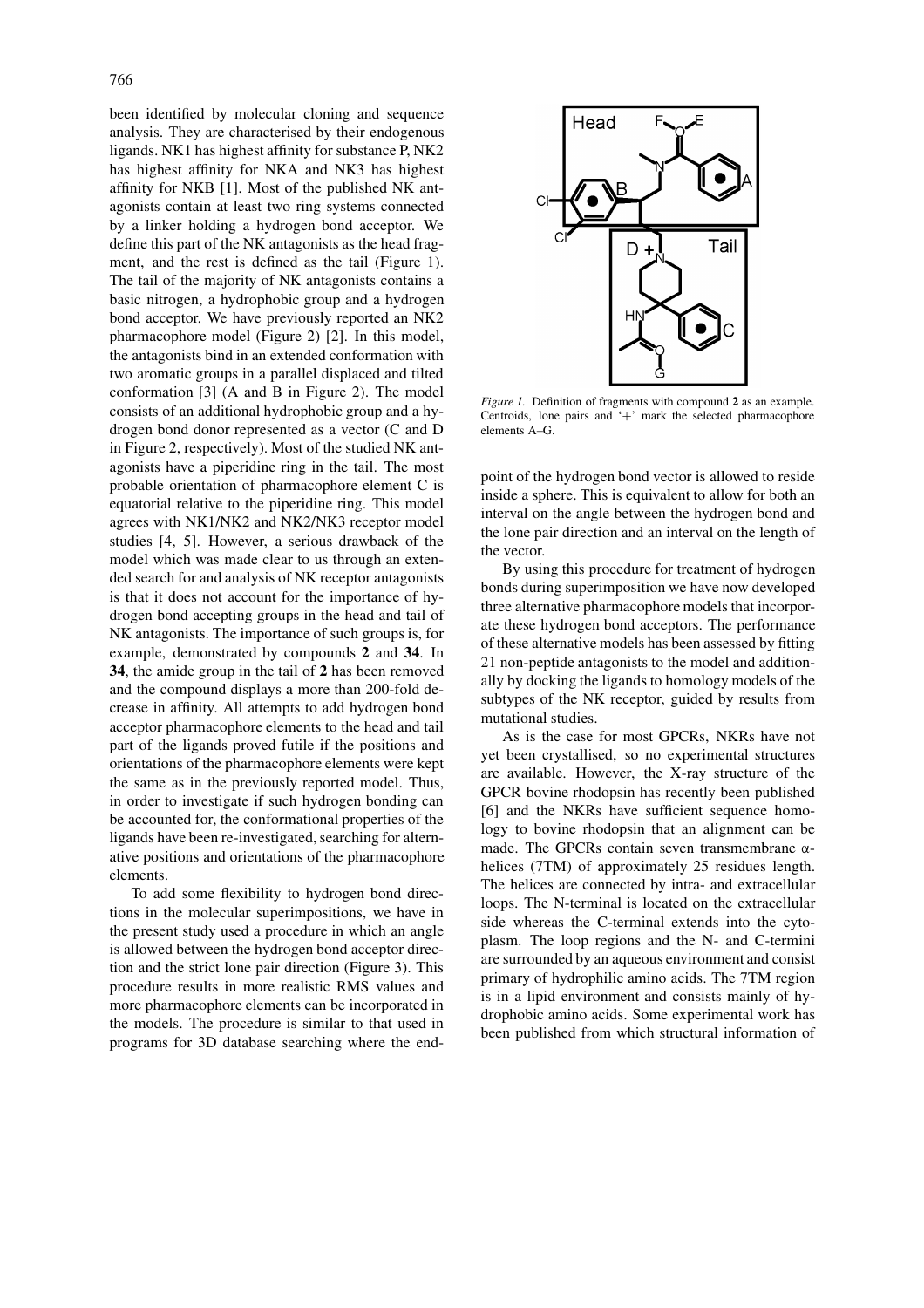the NKR has been obtained. Elling et al. [7, 8] have performed extensive mutagenesis work to identify zinc ion binding sites in the NK1R. Donnelly et al. [9] have made a  $Asp79Asn + Asn303Asp NK2R$  double mutant and they conclude that there is a direct interaction between the side chains of the two residues. That places TM2 and TM7 in contact, and the relative orientation of the two helices can be deduced.

Several receptor modelling studies of the NK1R [4, 10–13], the NK2R [4, 5, 14, 15] and the NK3R [5] have been published. These models are based on the bacteriorhodopsin cryo electron microscopy structure by Henderson et al. [16] or the rhodopsin structure by Baldwin et al. [17]. Bacteriorhodopsin is a proton pump, not a GPCR, and the sequence identity with any known GPCR is too low for sequence based alignment. Furthermore, the resolution of these structures is too low to provide the atomic coordinates directly. Thus, bacteriorhodopsin is not an ideal template for modelling GPCRs. Rhodopsin is a true GPCR. Baldwin's rhodopsin model is based on a cryo microscopy electron density map of frog rhodopsin [18], but the resolution is too low to provide atomic coordinates directly. Using the recently published bovine rhodopsin X-ray structure (PDB file 1F88) [6] as a template is expected to produce better GPCR models. Our NKR models were used to evaluate the pharmacophore models. The conformations of compounds manually docked into the receptor models were compared to the pharmacophore models and the pharmacophore elements were compared to specific interactions observed in the receptor-ligands complex.

The results of the pharmacophore and receptor modelling studies have been used to discuss the molecular determinants for NK receptor subtype selectivity.

#### **Computational methods**

# *Force fields, conformational analysis and calculation of conformational energies*

Conformational space was searched by using the Monte Carlo Multiple Minimum (MCMM) method as implemented in MacroModel 7.1 [19]. Force field calculations were carried out using the MMFF94s force field, the GB/SA hydration model [20, 21] and the truncated Newton conjugate gradient algorithm (TNCG) as implemented in MacroModel. The conformational energy penalties were calculated as the

difference in internal energy between the putative bioactive conformation and the global energy conformation obtained for aqueous solution (i.e. by subtracting the energy of the global energy minimum in solution excluding the hydration energy from the energy of the putative bioactive conformation) [22]. The solvation energy was calculated by using the GB/SA hydration model [20, 21]. No compound had a solvation energy that differed markedly from the other compounds. A more detailed description of conformational search, force fields and calculation of the conformational energy penalty is given in [2].

#### *Superimposition studies*

Three hydrophobic rings, one hydrogen bond donor (in most cases the protonated nitrogen atom of an amine) and three hydrogen bond acceptors (two of which are connected to the same carbonyl oxygen) were chosen as pharmacophore elements. For each of the hydrophobic rings, centroids were constructed. The compounds were first fitted to the pharmacophore model using only these centroids as fitting points.

In order to include hydrogen bonding and allow for flexibility in the directions of hydrogen bonds, the following procedure was then employed.

(1) Dummy atoms were placed 2.8 Å from the donor/acceptor atoms *in the direction of the putative hydrogen bond interaction vectors defined by the pharmacophore model*. Thus, the ideal hydrogen bond directions defined by the directions of lone pairs were not employed.

(2) The compounds were then again fitted to the pharmacophore models now using both the centroids and the dummy atoms described above as fitting points. The RMS values in Tables 1 and 3 were obtained from this second fit. The hydrogen bond donor and acceptor atoms in the molecules were not used in the superimposition.

(3) In order to evaluate the angle of deviation from an ideal hydrogen bond direction, a second hydrogen bonding site point was represented by a dummy atom 2.8 Å from the donor/acceptor atom *but now in the direction of the nitrogen-hydrogen bond (for pharmacophore element D) or the lone pair (for pharmacophore elements E, F and G)*.

(4) The angle of deviation between the actual hydrogen bonding direction and the ideal direction was then calculated. This angle,  $\varphi$ , is defined in Figure 3 where pharmacophore element F in the head fragment of compound **4** is used as an example.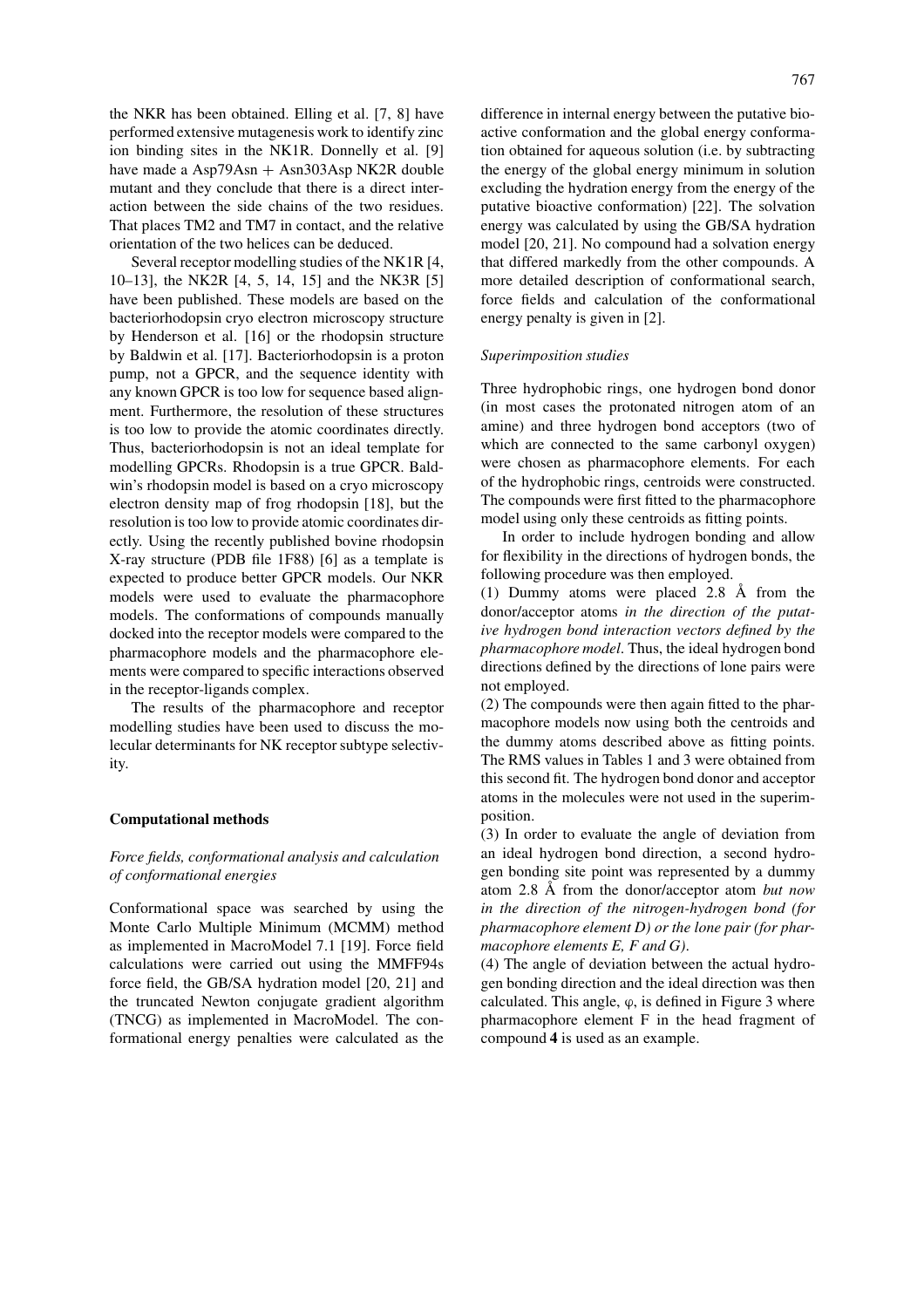Least-squares rigid body molecular superimpositions were performed using the MacroModel program. The superimpositions were evaluated in terms of RMS values of the fitting points. An RMS value of 0.6 Å has been used as a soft indicator to determine whether a fit is acceptable or not. The aromatic pharmacophore elements were fitted in a coplanar orientation if energetically possible. The RMS values do not give any measure of this coplanarity since only the centroids are superimposed.

## *DFT calculations*

The program Jaguar 4.1 [23] was used for B3LYP DFT energy minimisation. The basis set was 6-31G∗∗ and accuracy level was set to 'accurate'. Otherwise default parameters were used.

## *Receptor modelling*

The sequence alignment produced for the NKRs was similar to the one obtained from the GPCRDB [24] but slightly modified in the loop regions [25]. NK1R, NK2R and NK3R models were constructed by the iterative distance geometry method of Pogozheva et al. [26]. This approach utilises the program DIANA [27] to construct a protein structure from torsional and distance constraints. The bovine rhodopsin X-ray structure (PDB file 1F88) [6] was used as a template to derive the constraints. The iterations consisted of a cycle with three steps. (1) Examination of the protein structures and the output files from the previous DIANA calculation. Constraint violations and van der Waals clashes are detected. (2) Modifications of the input files with angle and distance constraints. (3) DI-ANA calculation with the modified constraints. The NK antagonists were manually docked into the receptor models guided by published mutational data [4, 15, 28]. The receptor-ligand complex was minimised with all hydrogens using the CHARMm force field [29] with the adopted-basis Newton Raphson method, a dielectric constant of 10 and 50–70 minimisation steps.

# **Results and discussion**

## *Construction of the pharmacophore models*

As mentioned in the Introduction, our previously published model [2] does not include hydrogen bond acceptors in the head and tail fragments of NK2 antagonists. Attempts to add a hydrogen bond acceptor pharmacophore element to the head part proved futile with the orientation of the pharmacophore elements as in the previous model. Therefore we searched for new orientations of the pharmacophore elements A and B (Figure 2) for which a hydrogen bond acceptor could be added to the model. Two new orientations were found, leading to pharmacophore Models 2 and 3. The conformation of the flexible linker connecting the head and tail fragments was retained as in the previous model. This conformation of the linker is the same as in the global energy minimum of compound **2**. In all three models, pharmacophore elements B, C and D are in the same positions as in our previous model (Figure 2).

Compounds **1**–**3** (Figure 4) were used to derive pharmacophore Models 2 and 3, whereas compounds **4**–**21** were used to evaluate the models. Compounds **1**–**3** were chosen due to their structurally diverse head fragments. In compound **1** the pharmacophore elements A, B, E and F (Figure 1) are connected to a six-membered ring containing an amide functionality, in compound **2** the pharmacophore elements are connected by an open chain and in compound **3** an imidazole holds the pharmacophore elements. Compound **3** is lacking pharmacophore element F.

Three conformations of each of compounds **1**–**3** were found for which pharmacophore elements A–D could be superimposed. For the hydrogen bond acceptors in the head fragments, a dummy atom was placed 2.8 Å from the acceptor atom in the direction of the lone pairs, thereby creating a vector (pharmacophore elements E and F). One mode of superimposition led to the previously published model. The hydrogen bond acceptor-donor vectors (pharmacophore element E and F) did not superimpose in these conformations. However, for the other two modes of superimposition (Models 2 and 3) the hydrogen bond acceptor-donor vector did superimpose. In Models 2 and 3 the positions of the pharmacophore elements are defined as the average coordinate of the pharmacophore elements in the superimposition of compounds **1**–**3**. The positions of pharmacophore elements B, C and D are identical in all three models.

#### *Construction of pharmacophore element G*

As evident from Figure 5 and Table 1, the heteroatoms of the tail part of NK2 antagonists are important for the affinity of the compounds. For instance, by comparing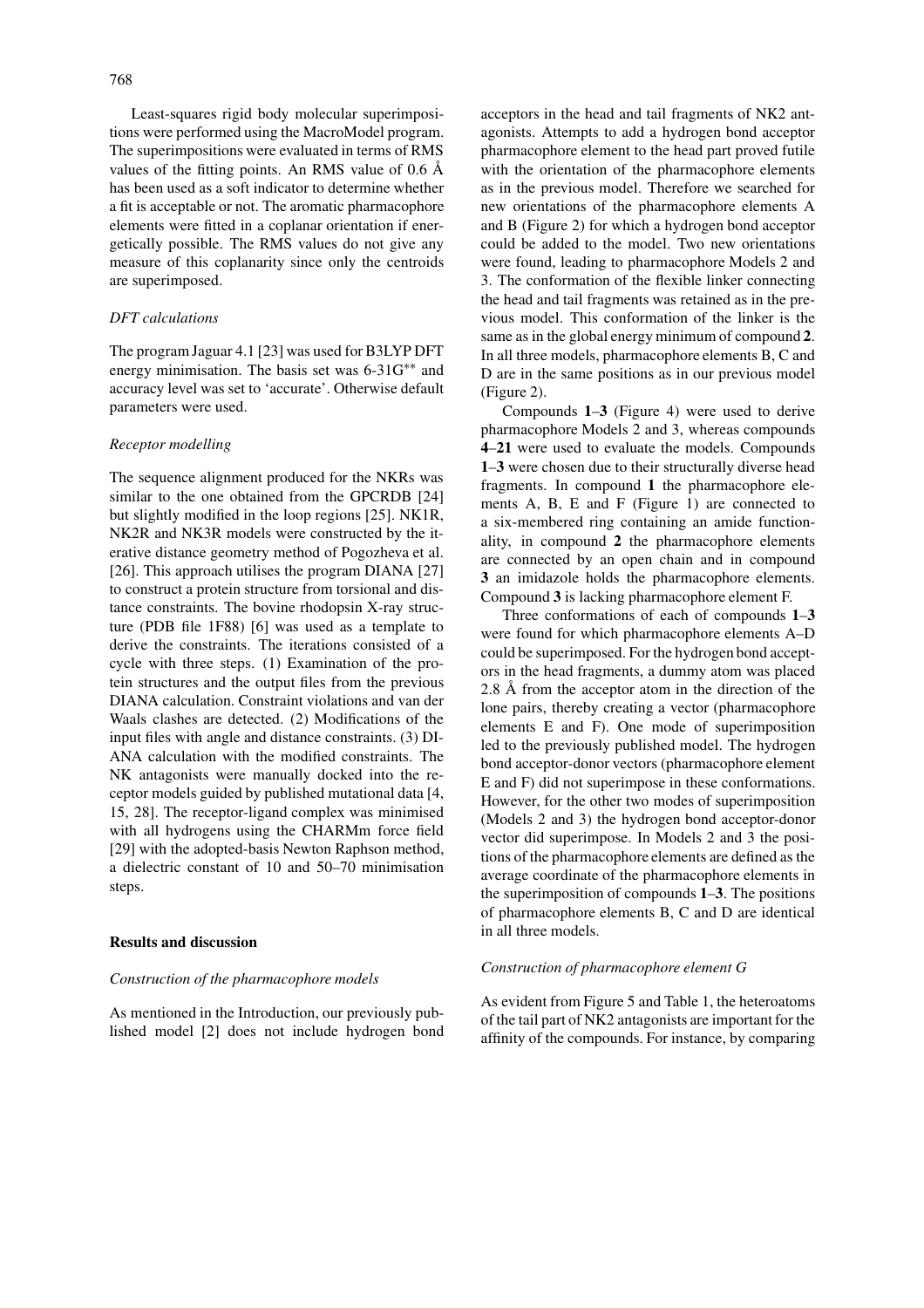

*Figure 2.* The previously published pharmacophore model. Left: arrangement of pharmacophore elements. Element C can be in an axial or equatorial conformation. We propose that the equatorial conformation is most likely to be the bioactive conformation [2]. Center and right: the putative bioactive conformations of **(S)-2** with pharmacophore element C axial (center) and equatorial (right).

*Table 1.* Data of compounds fitted to pharmacophore Model 1. HB acceptor angle is the deviation from the ideal hydrogen bond geometry ( $\varphi$  as defined in Figure 3). IC<sub>50</sub> is the NK2 affinity of the racemate.  $K_i$  is the NK2 affinity of the highest affinity enantiomer.

|                |          | Compound Reference HB acceptor<br>angle $(°)$ | <b>RMS</b> <sup>a</sup><br>$\rm(\AA)$ | $IC_{50}$<br>(nM) | $K_i$<br>(nM) |
|----------------|----------|-----------------------------------------------|---------------------------------------|-------------------|---------------|
| $\overline{2}$ | [32, 39] | 32.7                                          | 0.29                                  | 4.1               | 0.5           |
| 7              | [39]     | 9.3                                           | 0.11                                  | 8.9               |               |
| 16             | [40]     | 25.6                                          | 0.02                                  | 7.93              |               |
| 22             | [39]     | $\mathbf{0}$                                  | 0.14                                  | 12                |               |
| 23             | [39]     | 29.7                                          | 0.17                                  | 13                |               |
| 24             | [39]     | 98.0                                          | 0.29                                  | 4.0               |               |
| 25             | [39]     | 41.3                                          | 0.40                                  | 9.1               |               |
| 26             | [41]     | 26.0                                          | 0.25                                  |                   | 1.0           |
| 27             | $[39]$   | 22.6                                          | 0.20                                  | 84                |               |
| 28             | [39]     | 24.6                                          | 0.18                                  | 30                |               |
| 29             | [41]     | 47.1                                          | 0.24                                  |                   | 50            |
| 30             | [41]     | 42.3                                          | 0.36                                  |                   | 0.9           |
| 31             | [41]     | 37.2                                          | 0.39                                  |                   | 0.3           |
| 32             | [41]     | 22.8                                          | 0.35                                  |                   | 23            |
| 33             | [39]     |                                               |                                       | 250               |               |
| 34             | [42]     |                                               |                                       | >1000             |               |
| 35             | [42]     |                                               |                                       | 180               |               |

aThe fitting points are pharmacophore elements A–D and G.

compounds **2** and **34** it is obvious that a hydrogenbonding group in the tail is needed in order to obtain



*Figure 3.* Definition of the angle  $\varphi$  (the deviation from ideal hydrogen bond geometry). The head fragment of compound **4** is used as an example. LP is the vector in the direction of the lone pair. F is pharmacophore element F.

high NK2 affinity. Since a number of the high affinity NK2 antagonists do only have hydrogen bond acceptors in the tail (e.g. compounds **7**, **22**, **27**, **28**, **30** and **31**), the simplest would be to assume that the interaction is one in which the receptor is the donor. However, with our previous method for superimposition [2] all attempts to add a hydrogen bond acceptor vector to the pharmacophore model failed because we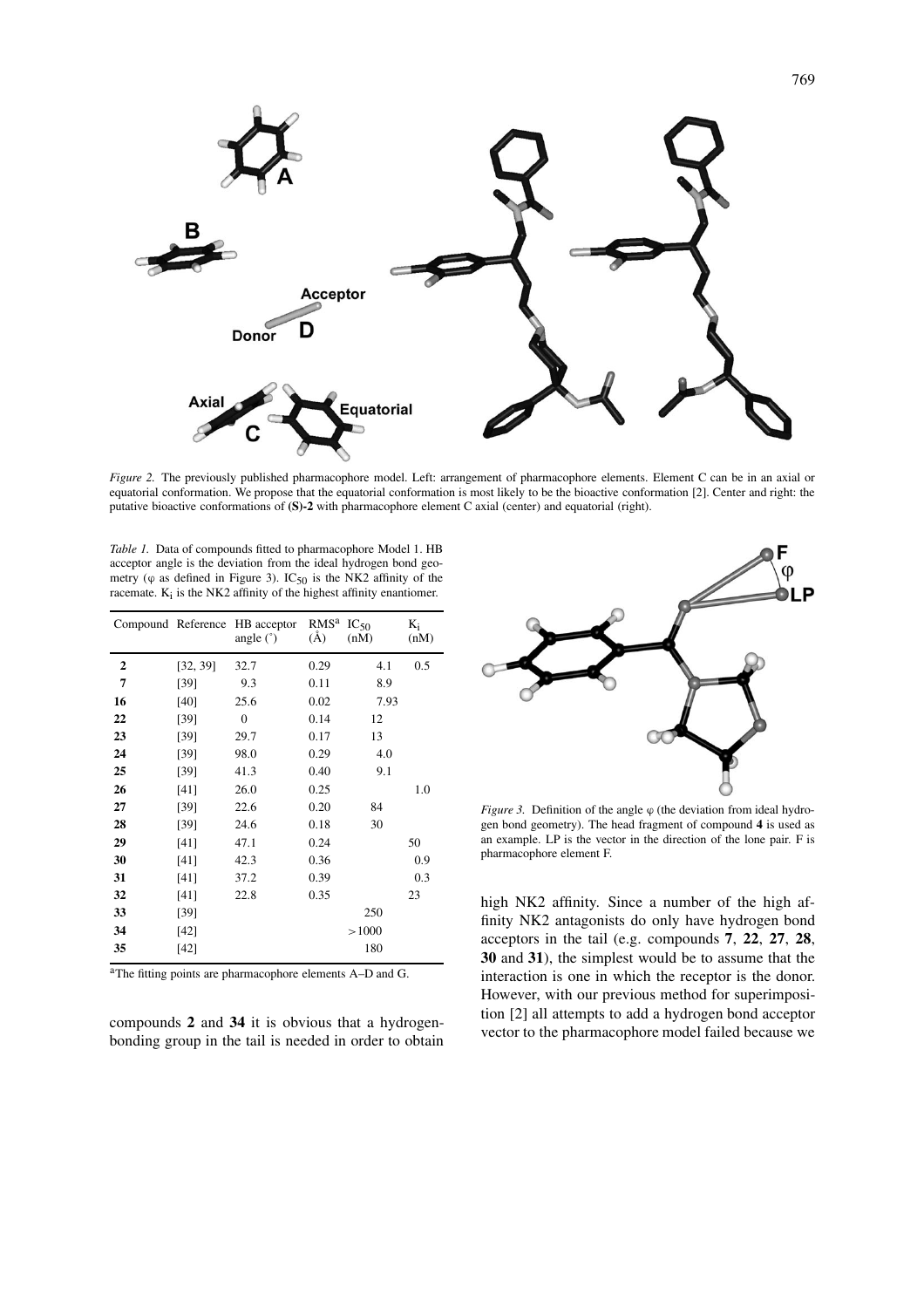*Table 2.* Data of compounds fitted to pharmacophore Models 2 and 3. Energy is the calculated conformational energy penalty for the putative bioactive conformation.  $pK_a$  values are for the amine pharmacophore element D.

| Cpd.            | Ref.   | NK2 affinity   |      | Energy (kJ/mol)            | $pK_a$ |      |
|-----------------|--------|----------------|------|----------------------------|--------|------|
|                 |        | $IC_{50}$ (nM) |      | $K_i$ (nM) Model 2 Model 3 |        |      |
| 1               | [43]   | N.A.           | N.A. | 11.8                       | 11.9   | 8.9  |
| $\mathbf{2}$    | $[32]$ |                | 0.5  | 13.9                       | 14.7   | 9.1  |
| 3               | $[44]$ |                | 23   | $-5.3$                     | 8.4    | 9.0  |
| 4               | [45]   | 3.0            |      | 9.5                        | 7.6    | 8.9  |
| 5               | [46]   |                | 23   | $-2.2$                     | 7.6    |      |
| 6               | [47]   | 11             |      | 0.0                        | 0.2    | 9.1  |
| 7               | [39]   | 8.9            |      | 0.0                        | 1.8    | 9.1  |
| 8               | [48]   |                | 33   | $-0.8$                     | 9.6    | 10.1 |
| 9               | [49]   |                | 4.5  | 14.2                       | 40.4   | 9.2  |
| 10              | [50]   |                | 1.6  | 43.3                       | 86.7   | 9.2  |
| 11              | [51]   |                | 0.1  | 27.8                       | 31.2   | 9.1  |
| 12              | [50]   |                | 1.3  | 33.1                       | 52.6   | 9.1  |
| 13              | [52]   | N. A.          | N.A. | $-4.5$                     | 9.6    | 9.0  |
| 14              | [53]   | 0.5            |      | 67.5                       | 102.0  | 7.6  |
| 15              | [54]   |                | 0.6  | 8.3                        | 0.0    | 8.3  |
| 16              | [40]   | 7.93           |      | 5.2                        | $-7.9$ | 9.0  |
| 17              | $[55]$ | 16.3           |      | 7.9                        | 0.2    | 9.0  |
| 18              | [56]   | N.A.           | N.A. | 3.9                        | 2.7    | 6.3  |
| 19              | $[57]$ | 2.2            |      | 1.7                        | 15.1   | 8.9  |
| 20 <sup>a</sup> | [58]   | $\overline{4}$ |      | 51.7                       | 38.0   |      |
| 20 <sup>b</sup> | $[58]$ | $\overline{4}$ |      | $\overline{0}$             |        |      |
| $20a^a$         | $[58]$ | $\overline{4}$ |      | $-8.1$                     | $-1.3$ |      |
| 21              | [59]   | 8.9            |      | 6.2                        | 0.5    | 9.0  |

<sup>a</sup> Conformation 1. <sup>b</sup> Conformation 2.

did not allow the vector to deviate from the ideal lone pair direction. Therefore the procedure described in the Computational methods section was adopted.

The tail fragments have the same conformation in all three pharmacophore models, therefore the hydrogen bond interaction vector also has the same position in the three models. Compounds **2**, **7**, **16**, and **22**–**32** (Figure 5) were superimposed on the previous model using pharmacophore elements A–D as fitting points. A dummy atom was placed 2.8 Å from the hydrogen bond acceptor in the direction of the lone pair. The coordinates of the hydrogen bond interaction vector (pharmacophore element G) were defined as the average position of the acceptor and dummy atoms respectively in the superimposition of compounds **2**, **7**, **16**, and **22**–**32**.

Pharmacophore Models 1–3 and the coordinates of the pharmacophore elements are shown in Figures 6–8. Figure 9 shows a superimposition of the three pharmacophore models. The positions of pharmacophore elements B, C and D are identical in all three models. In Model 1, pharmacophore elements A and B are in a parallel displaced and tilted conformation. In Model 2, pharmacophore elements A and B are in a parallel displaced conformation, whereas they are in an edge to ring face conformation in Model 3 [3].

#### *Compounds and pharmacophore elements*

The set of compounds **1**–**21** was chosen for its structural diversity and it contains high affinity selective NK2, dual NK1/NK2 and triple NK1/NK2/NK3 antagonists. Compounds **2**–**17** and **19**–**21** were also used to derive or evaluate our previous model [2]. Two or three hydrophobic groups are found in all NK2 antagonists (pharmacophore elements A, B and C; Figure 1). A basic amino group is also present in all structures (pharmacophore element D, represented as a vector in Figure 2) except for compound **20** [2]. Pharmacophore elements A and B are connected by a linker holding a hydrogen bond acceptor (pharmacophore elements E and F). In most cases this is a carbonyl or ether oxygen. Furthermore, a hydrogen bond acceptor is found in the tail part of most NK2 antagonists (pharmacophore element G). The hydrophobic groups are marked in Figure 4 by centroids, the basic nitrogen is marked with a  $+$  sign and the hydrogen bond acceptors are marked by bold type atom labels.

The pharmacophore element labelled B (Figure 1) is found to be an aromatic ring in all structures except compounds **10**–**12**. These compounds have electronegative groups in this area. Compound **10** has a hydroxy group, compound **11** a methoxy group and compound **12** a carbonyl group. The pharmacophore element A does not need to be an aromatic ring but can be aliphatic or olefinic hydrophobes as is the case for compounds **1**, **6**, **14**, and **15**. In compounds **1**, **14**, and **15**, the aromatic pharmacophore element C is lacking.

The hydrogen bond acceptor in the head fragment (pharmacophore elements E and F) is present in all compounds. Compounds **3** and **20** have only been fitted to pharmacophore element E, whereas compounds **5** and **13** have only been fitted to pharmacophore element F. The rest of the compounds could be fitted to both pharmacophore elements E and F. However, in the ligand-receptor complex, both interactions represented by the pharmacophore element E and F may not be present (See section *The receptor models* below).

The hydrogen bond acceptor in the tail (pharmacophore element G) is lacking in compounds **8**, **10**–**12**,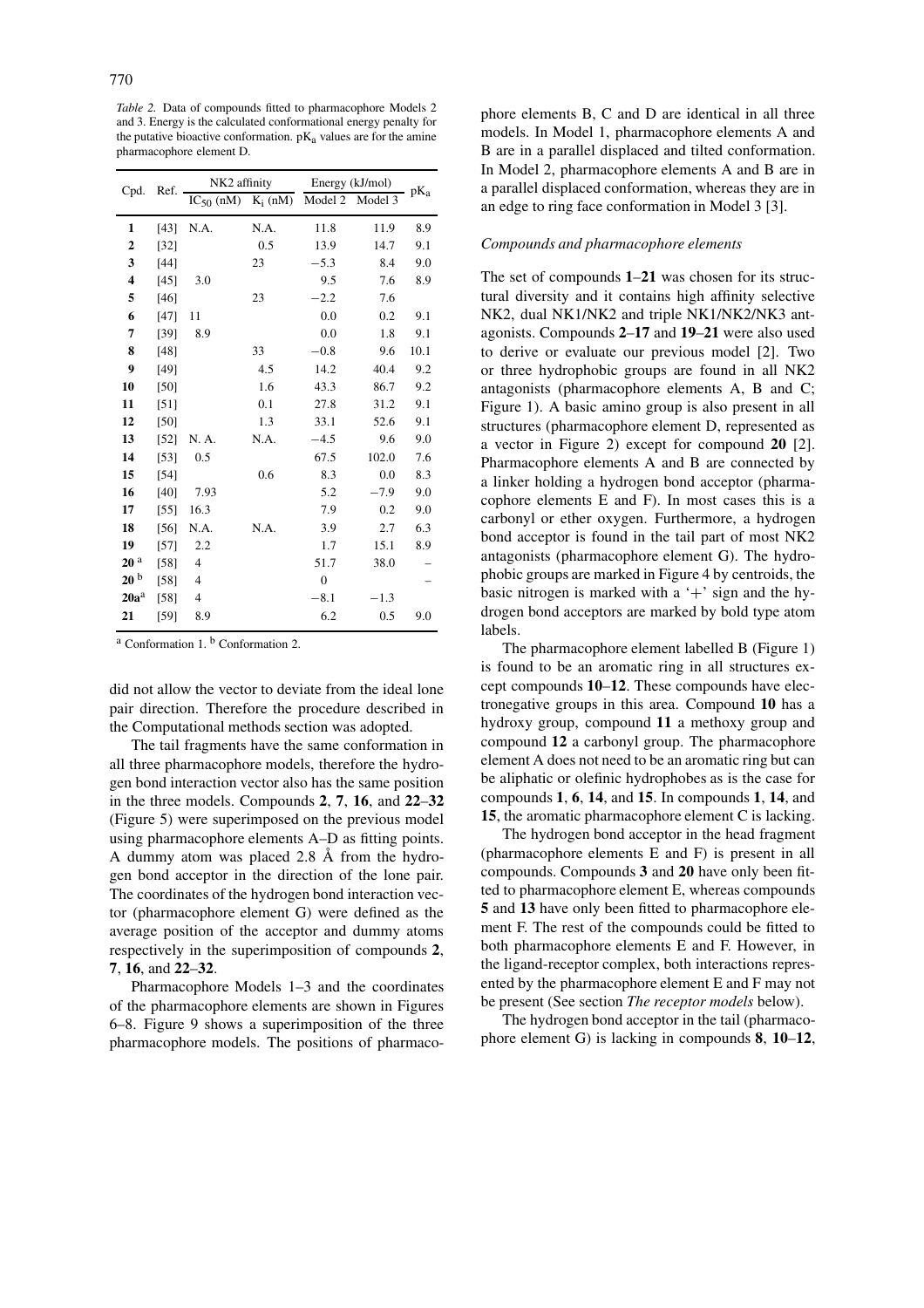







*Figure 4.* Compounds **1**–**21** were fitted to the pharmacophore models. Centroids, '**+**' and atoms in bold mark the selected pharmacophore elements. The atoms in bold are hydrogen bond acceptors or donors. Data and references are given in Table 2.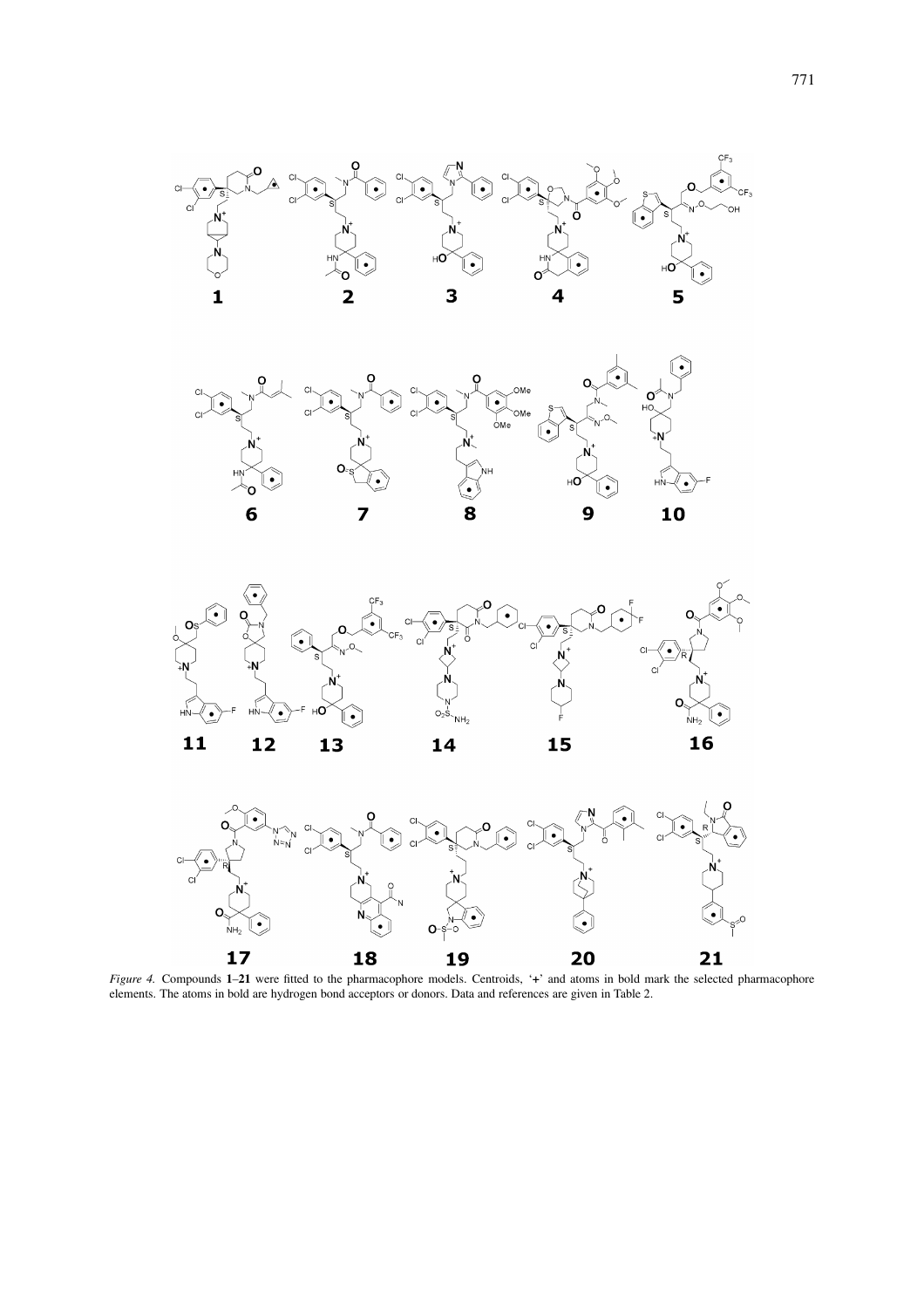

*Figure 5.* Compounds **2**, **7**, **16**, **22**–**32** were used to derive the position of pharmacophore element G. Atoms in bold mark the selected hydrogen bond acceptor pharmacophore elements. Data and references are given in Table 1.

**15**, and **20**. The basic amino group is protonated at physiological pH.  $pK_a$  calculations using MolSurf 99/1 [30] (Table 2) show that in all compounds having pharmacophore element D, this nitrogen always has the highest  $pK_a$  value.

# *Evaluation of the pharmacophore models*

Compounds **2**, **7**, **16** and **22**–**32** (Figure 5) were fitted to Model 1 by the procedure described under Computational methods. The angles  $(\varphi$  defined in Figure 3) between the lone pair of the hydrogen bond acceptor atom, and pharmacophore element G are shown in Table 1 as well as the RMS values. It has been shown that the direction of hydrogen bonds involving an ether oxygen does not have a strong preference for the direction of the lone pairs [31]. The strength of the hydrogen bond in the plane between the lone pairs

does not vary significantly with the angle  $\varphi$ . Hydrogen bonds involving a ketone oxygen have a lone pair preference. However, this preference is small in the plane between the lone pairs. A  $\varphi$  angle of 60 $\degree$  is calculated to reduce the strength of the hydrogen bond to approximately 80% compared to that of a hydrogen bond in the lone pair direction [31]. Only compound **24** exceeds this deviation. A superimposition of the tail fragments of compounds **2**, **7**, **16** and **22**–**32** is shown in Figure 10.

Compounds **1**–**21** were fitted to both pharmacophore Models 2 and 3 as described in the Computational methods section. RMS values and the deviations of the hydrogen bond interaction vectors from the ideal geometry are shown in Table 3. Figure 11 shows a superimposition of compounds **1**–**9** and **13**–**21** fitted to pharmacophore Model 2 (compounds **10**–**12** are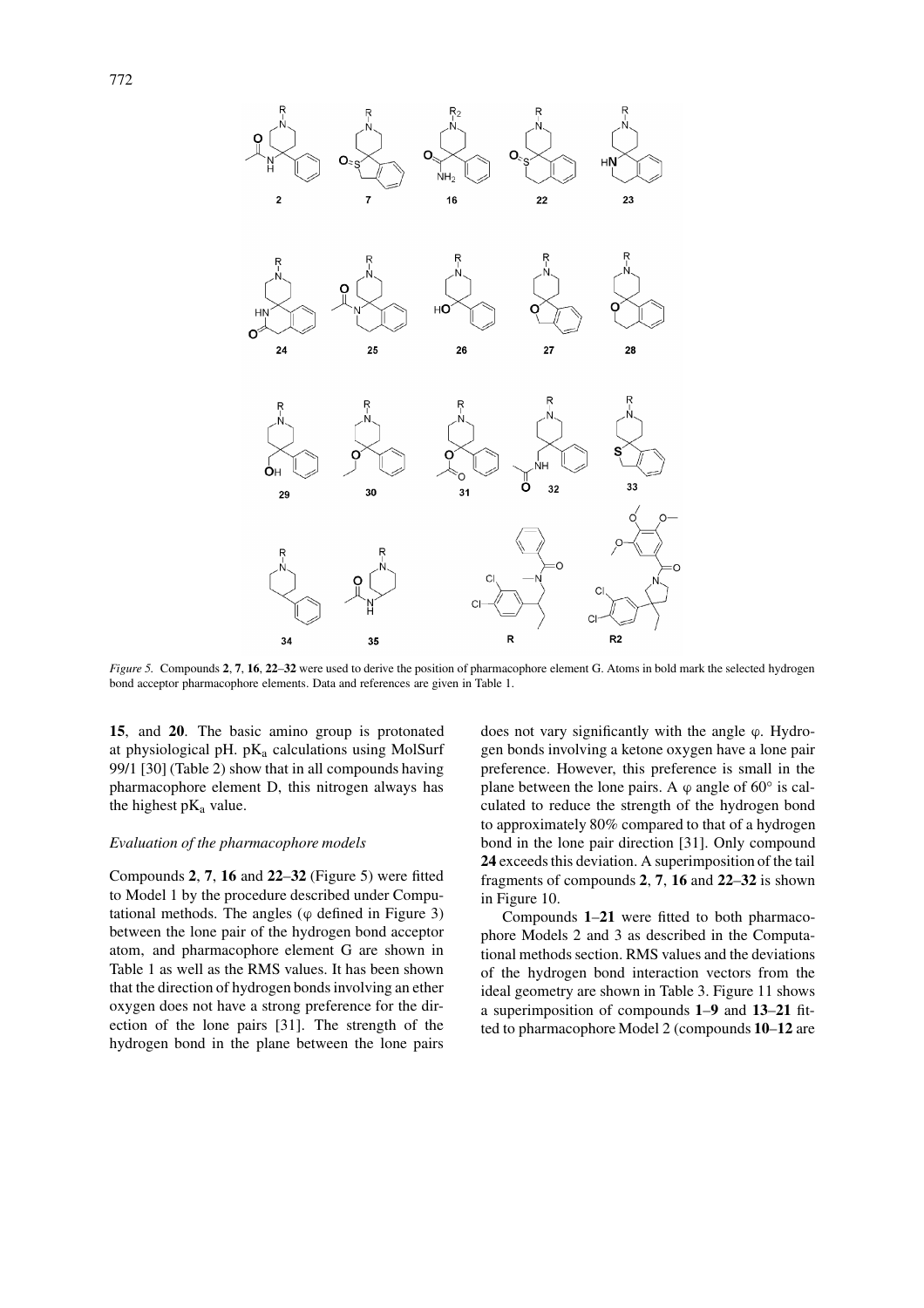

*Figure 6.* Pharmacophore Model 1. Stereo image. The coordinates for the pharmacophore elements are shown in the box. G' is the acceptor atom of the hydrogen bond acceptor pharmacophore element. D' is the hydrogen bond donor atom of the hydrogen bond donor pharmacophore element.



*Figure 7.* Pharmacophore Model 2. Stereo image. The coordinates for the pharmacophore elements are shown in the box. E' and G' are the acceptor atoms of the hydrogen bond acceptor pharmacophore elements.  $\dot{D}'$  is the hydrogen bond donor atom of the hydrogen bond donor pharmacophore element.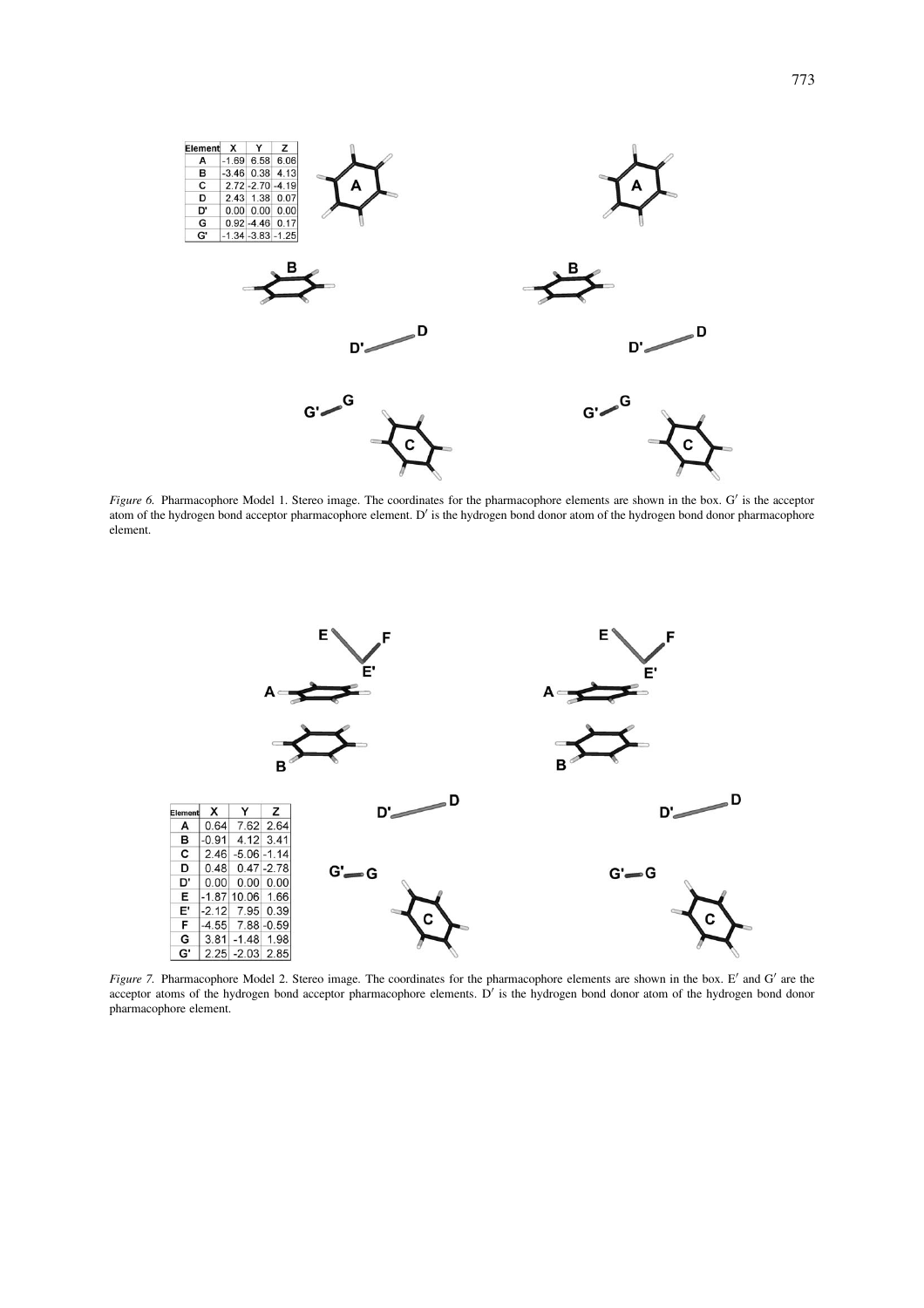

*Figure 8.* Pharmacophore Model 3. Stereo image. The coordinates for the pharmacophore elements are shown in the box. E' and G' are the acceptor atoms of the hydrogen bond acceptor pharmacophore elements. D' is the hydrogen bond donor atom of the hydrogen bond donor pharmacophore element.

believed to have another binding mode, as described below). Figure 12 shows a superimposition of the same compounds fitted to pharmacophore Model 3.

Compounds **1**–**3**, **6**–**8**, **13**, and **15**, **16**, **18** and **19** could be fitted to both Model 2 and 3 with low conformational energies and low RMS values (Tables 2 and 3). Compounds **4**, **5**, **9**, **17**, **20** and **21** have high RMS values when calculated over all pharmacophore elements. However, if pharmacophore element A is excluded from the RMS calculation, these compounds all have an acceptably low RMS value. Some compounds have large substituents in the aromatic ring that maps to pharmacophore element A (e.g. compounds **16** and **17**) and some have a bulky aliphatic ring (e.g. compounds **14** and **15**). It is therefore reasonable to assume that the centroid of pharmacophore element A is not located exactly in the same place within the receptor for all the compounds examined, but rather falls within the same area.

We have previously shown that the force fields MMFFs, MM2 and AMBER are unable to correctly calculate the conformational energy penalty of compound **14** due to an 'electrostatic collapse' [2]. Since the structurally related compound **15** could be fitted to both models with a low conformational energy, we assume that compound **14** can also be fitted to both models with a low conformational energy and that the high calculated energy is a computational artefact.

Two conformations of compound **20** could be fitted to pharmacophore Model 2. The main difference between the conformations are the torsional angle of the bond connecting the carbonyl carbon to the imidazole ring. In conformation 1, the carbonyl can be superimposed on the carbonyl in the head fragment of compound **2** whereas it is pointing in the opposite direction in conformation 2. Only conformations for which the carbonyl is superimposable on compound **2** can be fitted to Model 3. In compound **20**, the imidazole nitrogen is assumed to be involved in hydrogen bonding to the receptor. The nitrogen can be a hydrogen acceptor (unprotonated imidazole as for compound **20**) or donor (protonated imidazole as in compound **20a** in Table 2). Whether the nitrogen acts as a donor or acceptor has a large impact on the torsional energy of the bond connecting the carbonyl carbon to the imidazole ring. A torsional drive of this angle of the model system shown in Figure 13 was performed by using MMFFs and B3LYP/6-31G∗∗. The energy profile calculated by MMFFs compares well with that of the DFT method for both the neutral and protonated systems. The torsional barrier of the protonated system is lower than that of the neutral system, and the profiles as calculated by both methods are different for the two model systems. When conformation 1 of compound **20** is fitted to Models 2 and 3 this angle (defined in Figure 13 for the model system) is 144.3◦ and 131.2◦, respectively. By assuming that the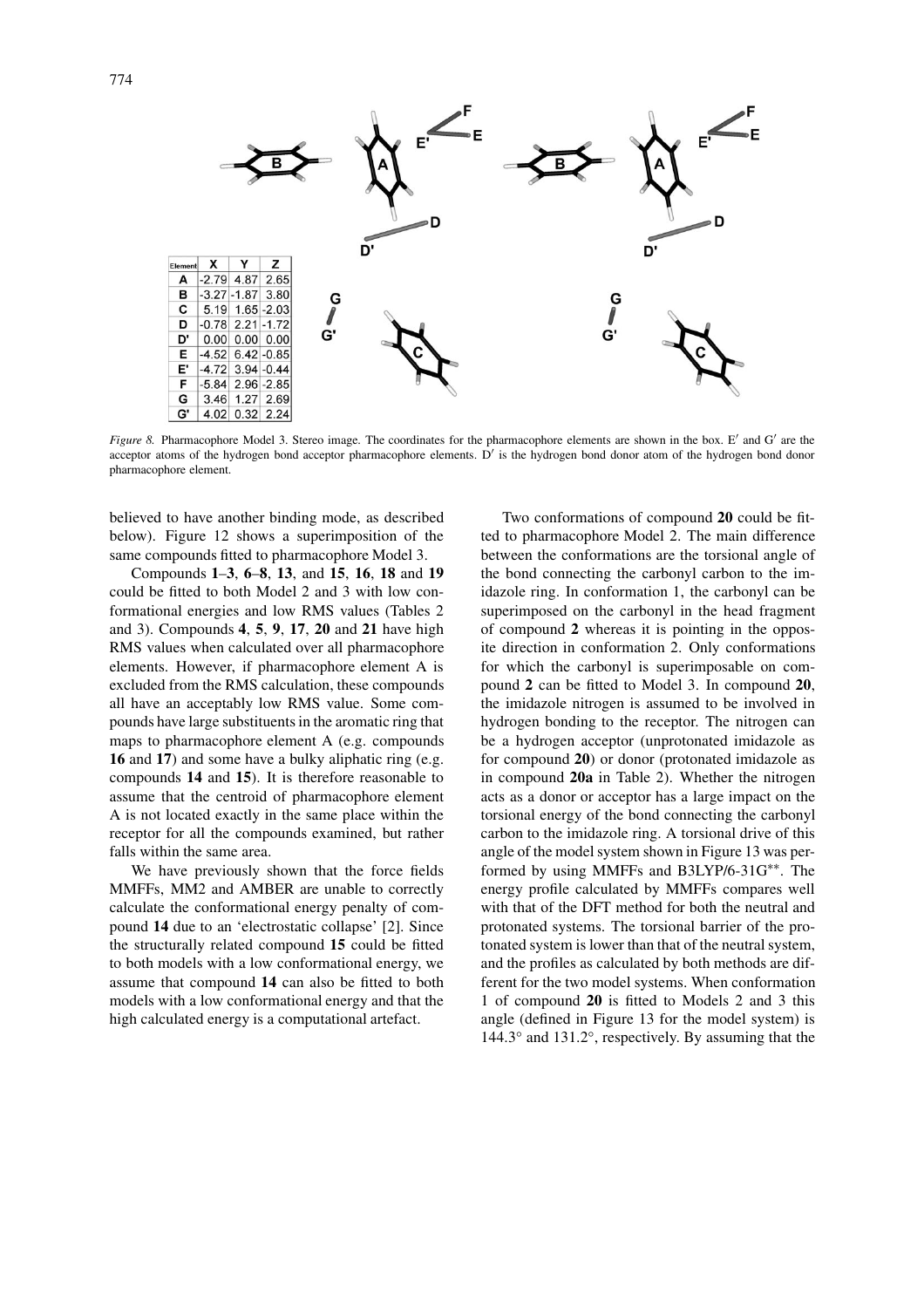

*Figure 9.* Stereo image. A superimposition of pharmacophore Models 1–3. Black: the pharmacophore elements B, C, D and G have the same position in the three models. Red: Model 1. Blue: Model 2. Green: Model 3.

imidazole acts as a hydrogen bond donor, **20a** could be fitted to both models with a low conformational energy penalty. It is not unreasonable to assume that pharmacophore element E is a hydrogen bond donor as well as an acceptor if the hydrogen bond is formed to a water molecule or to a residue with a side chain that can act as both hydrogen bond donor and acceptor. However, compound **20** has a permanent positive charge, and therefore it is unlikely to be protonated. This suggests that conformation 2 is the bioactive conformation and therefore compound **20** can be fitted to Model 2 but not Model 3 with a low conformational energy penalty.

Compound **9** could be fitted to Models 2 and 3, but only to Model 2 with a low conformational energy. Compound **21** could be fitted to Models 1 and 2 but not to Model 3. When fitted to Model 3 the ethyl substituent in the 2-position of the 2,3 dihydro-isoindol-1-one group would fall in the area of pharmacophore element A. The aromatic part of the 2,3-dihydro-isoindol-1-one group could only map the pharmacophore model when the stereochemistry was inverted at the 3-position, and the ring could not be fitted in a coplanar orientation. Compounds **10**–**12** were fitted to Model 1 with a low conformational energy and a low RMS value [2]. However, they could only be fitted to Models 2 and 3 with a high conformational energy and high RMS. Structurally these compounds differ from the rest as previously described.

The angle  $(\varphi$  defined in Figure 3) between the lone pair of the hydrogen bond acceptor atom, and pharmacophore elements E, F and G is shown in Table 3. Only compounds **9**–**12** have a large angle for pharmacophore element E while the angle ϕ for pharmacophore element G is large for compounds **4** and **18**. The angle  $\varphi$  for pharmacophore element D is also shown in Table 3. Except for compounds **11**–**12** this angle is small for all compounds.

If the amide in the head of compound **2** is demethylated, the affinity for the NK2R drops by more than a factor of 200 [32]. There are three possible explanations for this. (1) There could be a favourable interaction between the methyl group and the receptor. (2) The de-methylated compound has a more negative solvation energy (by 13.9 kJ/mol using PM3/SM5.4 and by 5.1 kJ/mol using MMFFs+GB/SA) that is not counteracted by a favourable interaction with the receptor. (3) For compound **2** low energy conformations exist where the amide adopts either a cis or a trans conformation. When compound **2** is demethylated only the trans conformation is found in low energy conformations. A dihedral drive around the amide gives a difference of 23.6 kJ/mol between the cis and trans conformation whereas this difference is only 1.8 kJ/mol for the methylated compound (MMFFs+GB/SA). Therefore the methyl group serves to make the cis conformation energetically accessible.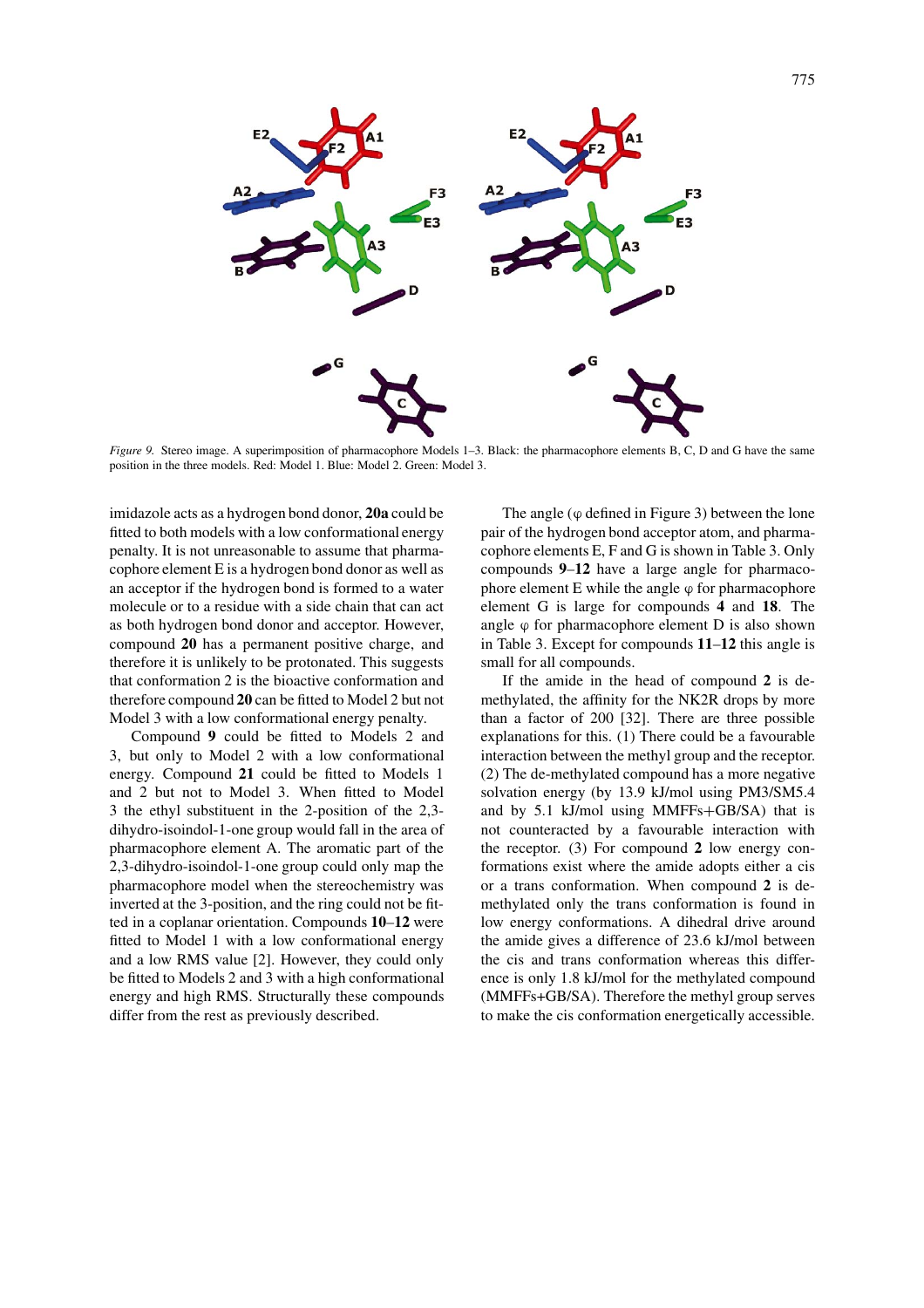

*Figure 10.* Superimposition of compounds **2**, **7**, **16** and **22**–**32**. Stereo image, hydrogens are removed for clarity. The hydrogen bond acceptor pharmacophore element G is shown as vectors.

If the third explanation is correct, Model 1 cannot represent the actual binding mode.

Summarising the present section we suggest that Model 2 represents the best pharmacophore model for the examined NK2 antagonists. Model 2 includes all the pharmacophore elements necessary for high affinity and only compounds **10**–**12** could not be fitted to this model with a low RMS and a low conformational energy penalty. We believe that the compounds **10**–**12** bind to the receptor in a different mode.

#### *The receptor models*

It was verified that the NKR 7TM receptor models were compatible with the zinc ion binding sites found by Elling et al.  $[7, 8]$  and the Asp79Asn + Asn303Asp double mutant by Donnelly et al. [9]. The compounds were fitted to pharmacophore Model 2 before being docked into the receptor model followed by minimisation of the ligand-receptor complex. The conformation of the flexible linker connecting the head and tail part of the antagonists was changed upon docking. However, the conformational changes of the head and tail fragments were minor. Conformations fitted to pharmacophore Models 1 and 3 were found to be incompatible with the receptor models. Pharmacophore element A was found to clash with the receptors in conformations fitted to either Model 1 or 3.

The proposed antagonist binding sites of the NK1R and NK2R models binding compound **16** are shown in Figure 14. The residues identified by site directed mutagenesis as important for the binding of compound **2** and **16** to the NK2R are M117, Q166, H198, Y266, F270 and Y289 [4, 15, 28]. The residues important for the binding of compound **16** to the NK1R are Q165, H197, I204, F264 and H265 [4]. Compound **16** is docked in the NK2R model so that it makes a direct interaction with the above mentioned residues. In the NK1R model, compound **16** also has direct interactions with the residues identified by site directed mutagenesis. Furthermore, an interaction with Y287 is found. It is evident that the location of the binding site in our NK1R and NK2R models is the same and that the conformations of the antagonists docked into the NK1R and NK2R models are almost identical. This conclusion is the opposite of that of Greenfeder et al. [4] who conclude that the binding sites of the NK1R and NK2R differ, and that the conformations of compound **16** bound to the NK1R and the NK2R are different.

## *Predictions made from the NKR models*

When docked into the NK2R model the compounds in this study except **10**–**12** were found to bind in a conformation represented by pharmacophore Model 2. However, the linker connecting the head and the tail part of the antagonists has a different conformation when docked in the NKRs as compared to the conformations fitted to Model 2. Therefore the head and tail fragments have the same conformation but different relative orientations in the docked conformations as compared to pharmacophore Model 2. For each pharmacophore element except F a favourable interac-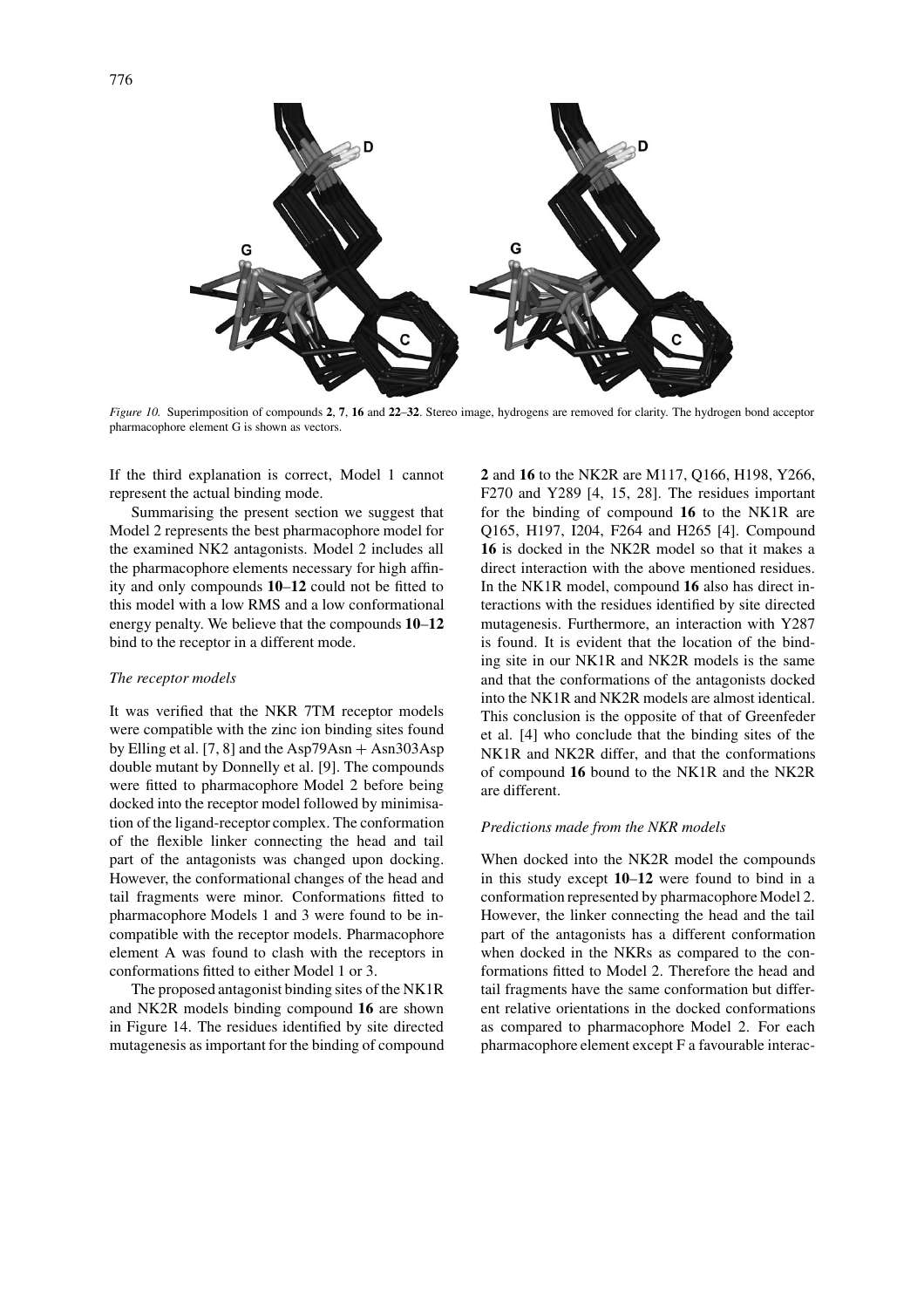

*Figure 11.* Superimposition of compounds **1**–**9** and **13**–**21** fitted to Model 2. Stereo image, hydrogens are removed for clarity. The hydrogen bond donor and acceptor pharmacophore elements D, E, F and G are shown as vectors.

tion with the receptor was identified. These are shown in Figure 14. This suggests that pharmacophore Model 2 excluding pharmacophore element F represents the actual binding mode.

The NK2R model and mutational data [28] indicate that compounds **10**–**12** bind in the same area as the rest of the compounds in this study, but in a different orientation. Manual docking of compound **20a** into our NK2R model suggests that two hydrogen bonds can be formed from Gln166 to the protonated nitrogen and the benzyl oxygen. However, as discussed above it is unlikely that compound **20** is protonated and it is more reasonable to assume that only one hydrogen bond is formed.

The NK2R model indicates that pharmacophore element E interacts with a proton in the amide group of the sidechain of Gln166 (Figure 14). Glutamine is a flexible residue so the angle  $\varphi$  between the lone pair of the ligand and the proton on Gln166 may be significantly smaller than the value in Table 3. Pharmacophore element G interacts with Tyr289 in the NK2R (Figure 14). Since tyrosine can act as both a hydrogen bond donor and acceptor it is possible that Tyr289 interacts with a hydrogen on the amide group in the tail of compounds **4** and **18**. This would result in a lower ϕ value than given in Table 3. Pharmacophore element D also interacts with a tyrosine (Tyr266 in the NK2R). Therefore we are unable to conclude whether the basic

nitrogen is protonated or not when the ligands bind to the receptor.

In the conformation of compound **2** docked into the receptor models, the amide in the head fragment is in a cis conformation. No specific interactions are observed between the methyl group on the amide, and the NK2R model. In the de-methylated analogue of compound **2** specific interactions between the amide and the NK2R model were also absent. Therefore the role of the methyl group is either conformational (to make the cis conformation energetically available) or to lower the solvation energy.

# *Selectivity for the NK1, NK2 and NK3 receptors*

The most important information provided by a pharmacophore model is the putative bioactive conformation of each ligand and the alignment of these conformations. A correct molecular alignment makes it possible to identify the structural relationships between different types of ligands. Receptor subtype selectivity may arise either from differences in the bioactive conformations at the receptor subtypes, or from different substitution patterns. We believe the latter is true for NK1/NK2 subtype selectivity. Table 4 shows the NK subtype selectivity for two head fragments. Selective NK1, selective NK2, dual NK1/NK2 and triple NK1/NK2/NK3 antagonists can be obtained from the same scaffold. The subtype selectivity is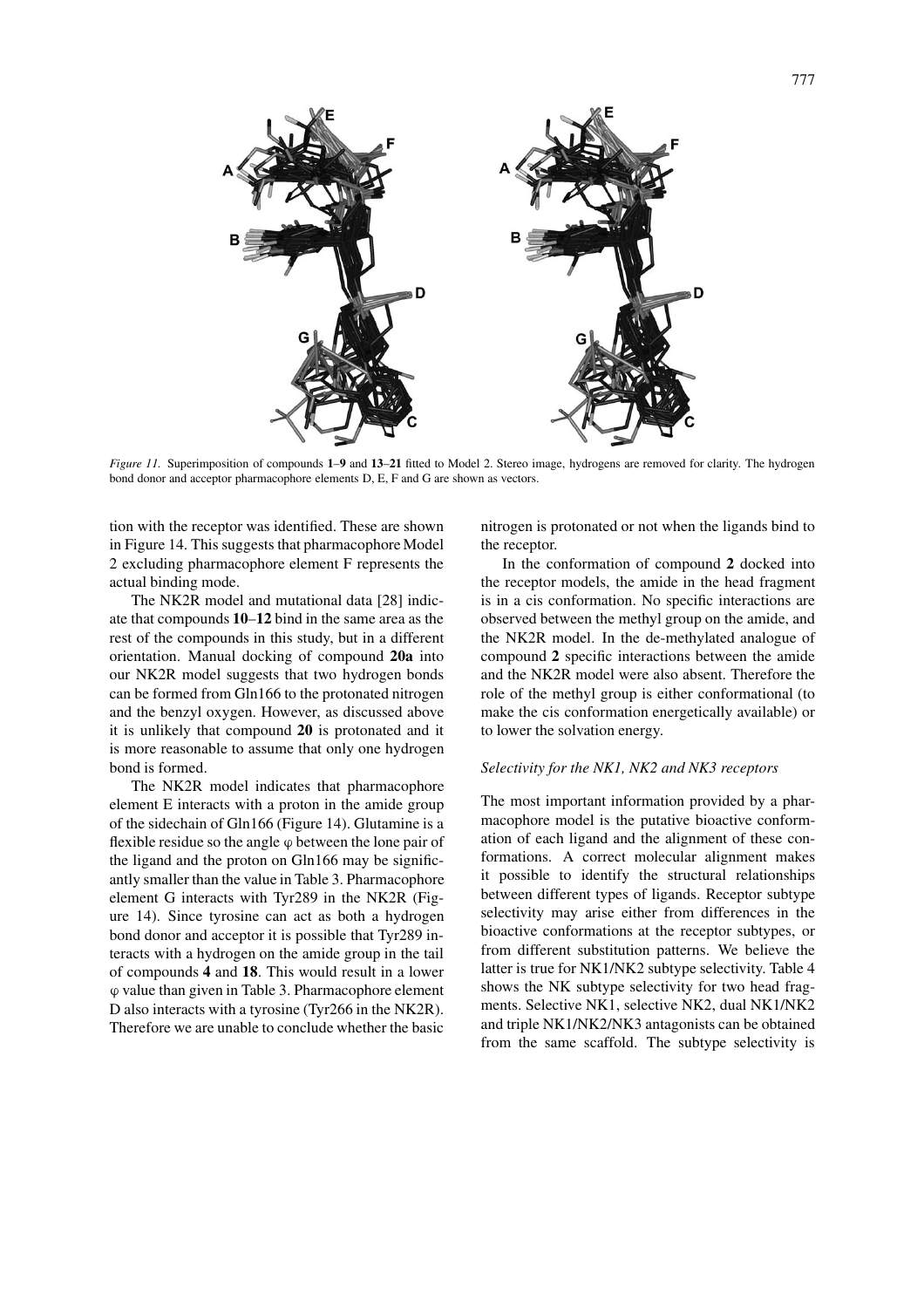|                                      | Model 2                  |                          |                          |       |               | Model 3                  |                          |             |                          |               |
|--------------------------------------|--------------------------|--------------------------|--------------------------|-------|---------------|--------------------------|--------------------------|-------------|--------------------------|---------------|
| Angle $\overline{(\degree)}$<br>Cpd. |                          |                          |                          |       | <b>RMS</b>    | Pharmacophore element    |                          |             |                          | <b>RMS</b>    |
|                                      | D                        | E                        | $\mathbf F$              | G     | $(\AA^a)$     | D                        | E                        | $\mathbf F$ | G                        | $(\AA^a)$     |
| $\mathbf{1}$                         | 23.3                     | 37.2                     | 9.5                      | 49.9  | 0.44          | 15.2                     | 28.9                     | 18.0        | 36.0                     | 0.25          |
| $\overline{2}$                       | 12.0                     | 28.8                     | 11.8                     | 49.0  | 0.43          | 0.0                      | 27.2                     | 10.0        | 43.2                     | 0.47          |
| 3                                    | 0.0                      | 27.5                     | $\overline{\phantom{0}}$ | 13.9  | 0.19          | 0.0                      | 13.7                     |             | 15.6                     | 0.24          |
| 4                                    | 14.6                     | 27.9                     | 25.7                     | 101.3 | (0.60) 0.84   | 14.5                     | 25.9                     | 25.4        | 103.5                    | (0.41) 0.92   |
| 5                                    | 15.4                     | $\overline{\phantom{0}}$ | 36.5                     | 41.8  | $(0.47)$ 0.74 | 0.0                      | $\overline{\phantom{0}}$ | 13.9        | 14.2                     | 0.35          |
| 6                                    | 11.8                     | 7.7                      | 7.4                      | 59.0  | 0.44          | 0.0                      | 25.4                     | 12.7        | 64.1                     | 0.41          |
| $\overline{7}$                       | 0.0                      | 0.0                      | 0.0                      | 0.0   | 0.46          | 8.3                      | 25.4                     | 4.8         | 34.8                     | 0.31          |
| 8                                    | 0.0                      | 0.0                      | 0.0                      |       | 0.46          | 5.0                      | 26.2                     | 5.1         |                          | 0.29          |
| 9                                    | 14.2                     | 74.9                     | 68.4                     | 17.2  | (0.52) 0.69   | 52.4                     | 18.2                     | 80.7        | 55.4                     | 0.44          |
| 10                                   | 76.6                     | 84.4                     | 81.8                     |       | 0.92          | 27.3                     | 74.5                     | 72.8        |                          | 0.66          |
| 11                                   | 42.6                     | 67.1                     | 57.6                     |       | 0.62          | 24.4                     | 29.2                     | 44.4        | $\overline{\phantom{0}}$ | $(0.66)$ 1.52 |
| 12                                   | 40.1                     | 8.9                      | 80.0                     |       | 1.08          | 66.6                     | 57.5                     | 37.2        |                          | 0.56          |
| 13                                   | 13.9                     |                          | 39.2                     | 37.0  | (0.35) 0.63   | 0.0                      | $\overline{\phantom{0}}$ | 16.5        | 22.2                     | 0.29          |
| 14                                   | 11.8                     | 32.6                     | 23.0                     | 27.6  | (0.39) 0.63   | 30.8                     | 49.2                     | 14.1        | 51.3                     | 0.40          |
| 15                                   | 13.2                     | 33.5                     | 20.6                     | 39.3  | 0.48          | 52.9                     | 54.9                     | 0.0         | 6.8                      | 0.35          |
| 16                                   | 20.3                     | 35.2                     | 51.8                     | 39.9  | 0.46          | 20.0                     | 31.8                     | 13.7        | 14.5                     | (0.51) 0.86   |
| 17                                   | 17.0                     | 21.0                     | 14.6                     | 31.3  | (0.60) 0.89   | 17.3                     | 29.6                     | 14.8        | 13.6                     | $(0.45)$ 0.76 |
| 18                                   | 26.2                     | 35.7                     | 23.3                     | 77.0  | 0.27          | 20.4                     | 18.2                     | 3.3         | 82.2                     | 0.45          |
| 19                                   | 18.7                     | 25.9                     | 99.6                     | 55.5  | $(0.47)$ 0.56 | 5.8                      | 9.8                      | 55.4        | 30.2                     | 0.71          |
| 20 <sup>b</sup>                      |                          | 40.5                     | $\overline{a}$           |       | (0.31) 0.92   |                          | 49.4                     |             |                          | 0.42          |
| $20^{\circ}$                         |                          | 5.4                      | $\overline{\phantom{0}}$ |       | (0.26) 0.75   |                          |                          |             |                          |               |
| $20a^b$                              | $\overline{\phantom{0}}$ | 5.1                      | $\overline{\phantom{0}}$ |       | (0.27) 0.74   | $\overline{\phantom{0}}$ | 17.8                     |             |                          | (0.26) 0.82   |

*Table 3.* Data of compounds fitted to pharmacophore Models 2 and 3. Angle is the deviation from ideal hydrogen bond geometry ( $\varphi$  as defined in Figure 3).

aThe fitting points are pharmacophore elements A–G. Numbers in parentheses are RMS without pharmacophore element A as fitting point.

**21** 14.0 37.4 25.9 – (0.61) 0.97 10.4 33.4 46.9 – (0.18)

bConformation 1.

<sup>c</sup>Conformation 2.

determined by the substitution pattern of the pharmacophore elements A, B and C. An unsubstituted phenyl ring and a 3,4-di-chlorophenyl as pharmacophore elements A and B, respectively, is optimal for NK2 activity [33, 34]. 3,5-Di-methylphenyl, 3,5-ditrifluoromethylphenyl and 3,4,5-tri-methoxyphenyl as pharmacophore element A is optimal for NK1 activity whereas substituents in pharmacophore element B are of minor importance for NK1 activity [33, 35, 36]. Subtle changes around pharmacophore elements C and G also seem to be important for subtype selectivity. Of the different compounds examined only compounds **10**–**12** and **21** have a scaffold that is not claimed to have both NK1 and NK2 activities. We concluded earlier that compounds **10**–**12** have another binding mode than the rest of the compounds. The head fragment of compound **21** is for NKR antagonists to our knowledge unique for this compound.

Therefore all the scaffolds (except one) from which we have built the NK2 pharmacophore models can also have NK1 activity. It is likely that the bioactive conformations of the NK1R and NK2R subtypes are very similar and that our pharmacophore models are dual NK1/NK2 pharmacophore models. This is supported by the receptor model (Figure 14). In the NK1R model, Thr201 is located in the binding pocket for the trimethoxyphenyl group of compound **16**. The equivalent residues in the NK2R and NK3R are Ile202 and Ile252, respectively. Since threonine is polar, as opposed to isoleucine, this could explain the subtype difference in the observed SAR around pharmacophore element A.

Reversing the amide group in the tail of compound **2** increases NK3 activity [37]. However, potent and selective NK3 antagonists have a reversed amide group in the linker holding pharmacophore elements A, B,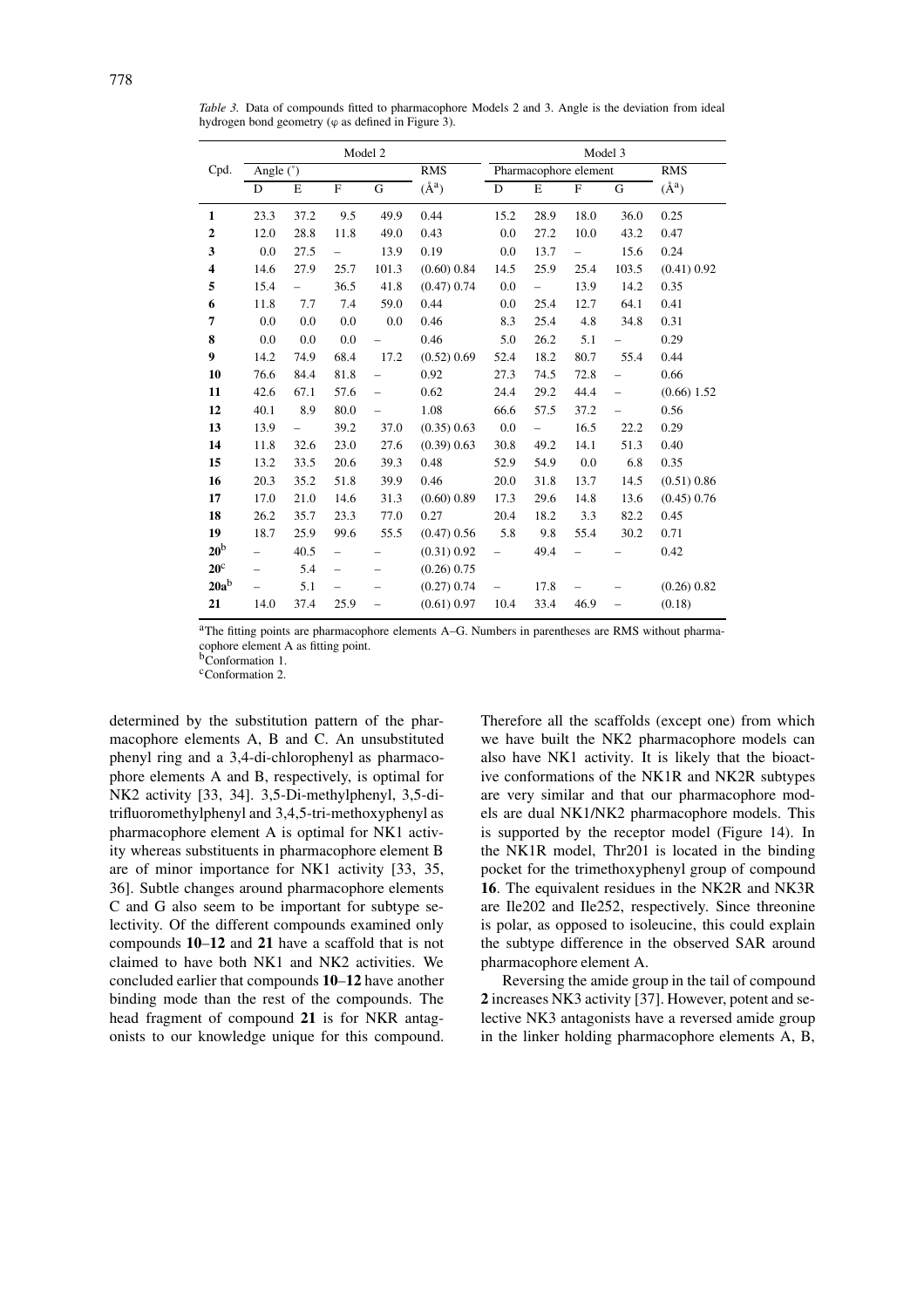

*Figure 12.* Superimposition of compounds **1**–**9** and **13**–**21** fitted to Model 3. Stereo image, hydrogens are removed for clarity. The hydrogen bond donor and acceptor pharmacophore elements D, E, F and G are shown as vectors.



*Figure 13.* Torsional drive of the angle 1-2-3-4 in the model system for the head fragment of compound **20**.

E and F (cf. compound **2** with **37** and compound **19** with **36** in Figure 4 and Table 4) [37, 38]. Changing the position of the carbonyl from that in compound **2** to that in **37** changes the conformational properties of the head fragment considerably, but the change of the carbonyl position from that in compound **19** to that in **36** has only a minor effect on the conformations. The selective NK3 antagonists also differ from the NK2 antagonists in the length of the linker connecting the head and the tail fragments. In the examined NK2 antagonists (except compound **19**) the linker is a C2 chain whereas it is a C3 chain in the selective NK3 antagonists. Compound **36** could be fitted to all pharmacophore models while compound **37** could not be fitted to any of the models. However, if pharmacophore elements E and F are ignored compound **37** can be fitted to Model 2. These observations suggest that the bioactive conformations of NK antagonists at the NK2R and NK3R subtypes could be different or that the carbonyl in compound **37** is interacting with another residue. Pharmacophore element E is forming a hydrogen bond to Glu166 in the NK2R. The equiva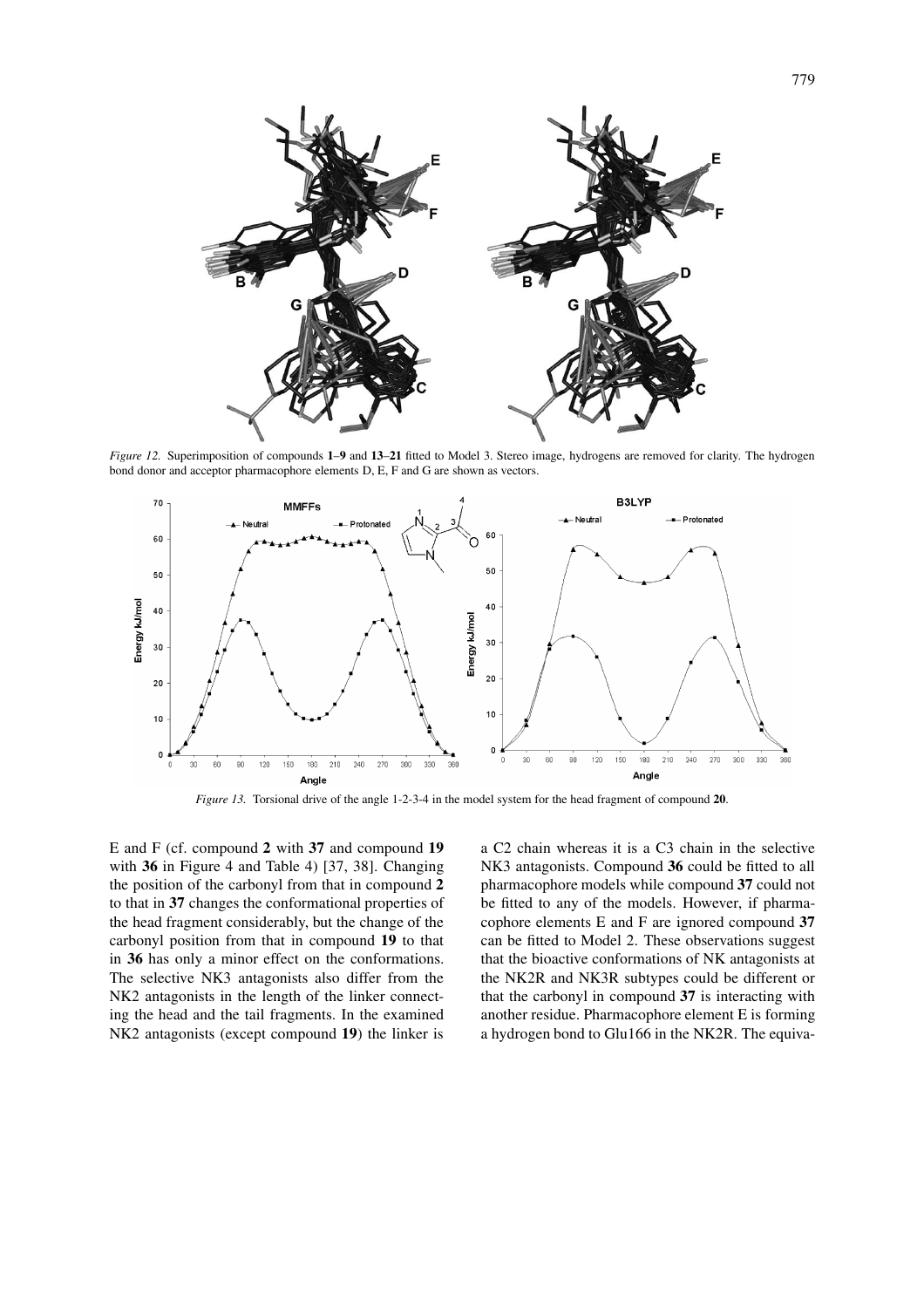*Table 4.* SAR of two NK antagonist head fragments and two selective NK3 antagonists.



N.A.: Not available.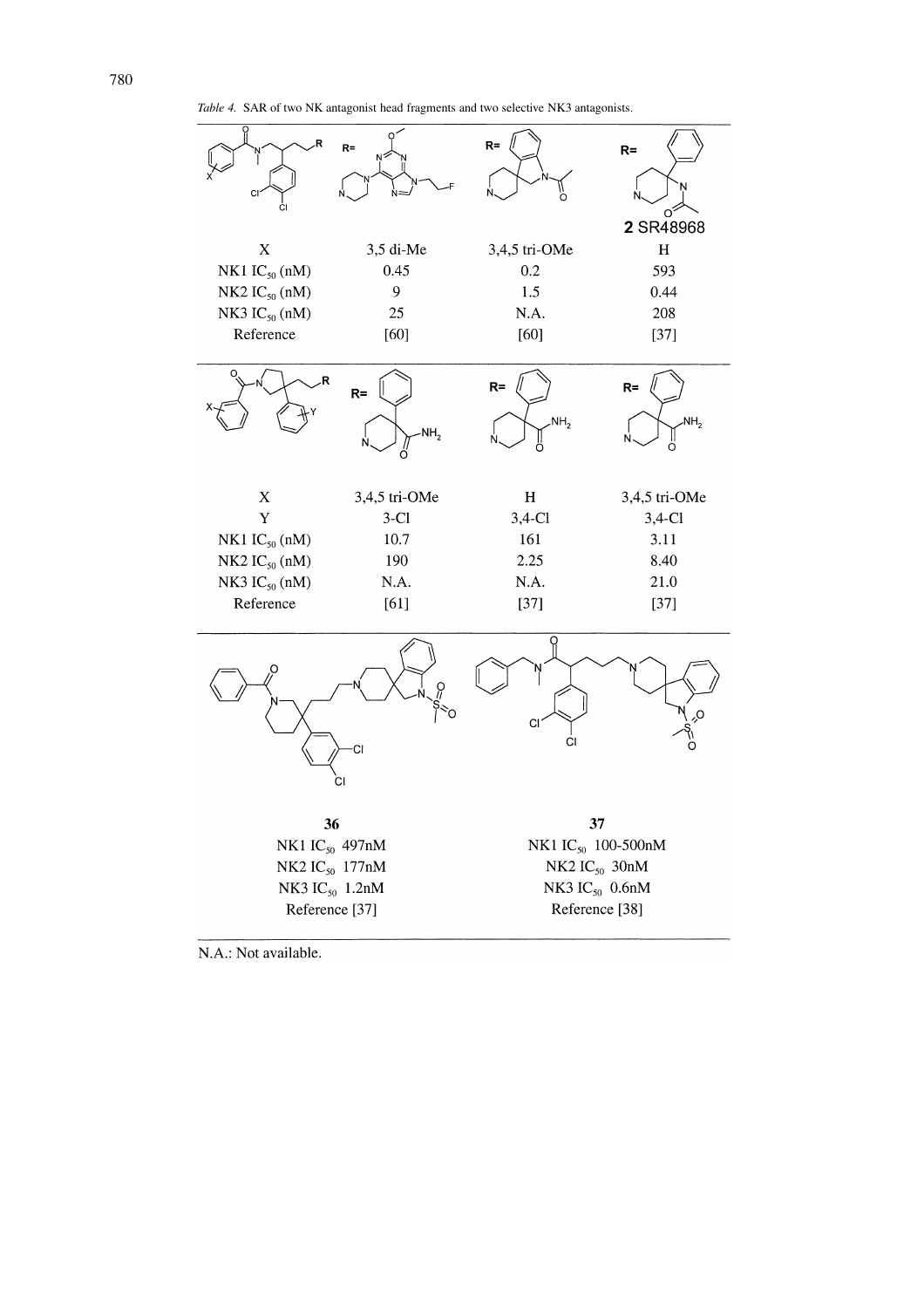

*Figure 14.* Compound **16** docked into the NK1R model (top) and NK2R model (bottom). Loops and the last three residues of helix 6 have been removed for clarity. Only sidechains identified by site-directed mutagenesis to be important for antagonist binding as well as residue Y287 in the NK1R are displayed.

lent residue in the NK3R is Glu218. When compound **2** is docked into the NK3R model a hydrogen bond between pharmacophore element E and Glu218 is observed. This interaction is not found for compound **37**. Instead pharmacophore element E of **37** can form a hydrogen bond to Tyr256. However, while the binding sites of NK1R and NK2R have been extensively explored by site directed mutagenesis, this is not the case for NK3R.

## **Conclusions**

Three pharmacophore models (Models 1–3) for NK antagonists have been developed by use of a new procedure for treatment of hydrogen bonds during superimposition. The method results in more realistic RMS values than if hydrogen bonds in the strict direction of lone pairs were required and more pharmacophore elements can be incorporated in the pharmacophore models. Model 1 is identical to our previous model except that a hydrogen bond acceptor pharmacophore element has been added to the tail. The two novel models (Models 2 and 3) consist of three hydrophobic pharmacophore elements (A, B and C), a hydrogen bond donor element (D), and three hydrogen bond acceptor elements (E, F and G). The hydrogen bond donor-acceptor interactions are represented as vectors. In Model 2, the antagonists bind in an extended conformation with pharmacophore elements A and B in a parallel displaced conformation. In Model 3, pharmacophore elements B, C, D and G are in the same arrangement as in Model 1 and 2, but pharmacophore elements A and B are in an edge to ring face conformation.

Pharmacophore Model 2 and 3 models were evaluated against 21 structurally diverse, high affinity selective NK2, dual NK1/NK2 and NK1/NK2/NK3 antagonists. All compounds except five could be fitted to both models with a low conformational energy penalty and low RMS value. We believe that three of the remaining five compounds have another binding mode. The last two compounds could be fitted to Model 2 but not Model 3. Therefore we suggest that Model 2 represents the actual binding mode for the examined NK2 antagonists. This conclusion is supported by our receptor model study. Compounds fitted to pharmacophore Model 2 but not to Models 1 and 3 could be docked in the receptor models with only minor changes to the conformation of the head and tail fragments. The flexible linker connecting the fragments has another conformation in the docked conformations compared with pharmacophore Model 2. For each pharmacophore element except F, a specific interaction with the NK2R model was observed. This binding mode is compatible with published site directed mutagenesis data.

The new pharmacophore model (Model 2) represents a significant improvement in the description of the receptor binding properties of NK receptor antagonists compared to previously reported models. The larger number of pharmacophore elements in the new model should be an advantage in database searching for novel NK receptor ligands.

The NK1/NK2 subtype selectivity is determined by the substitution pattern of the pharmacophore elements A, B, C and G and not by differences in the bioactive conformations at the receptor subtypes. Therefore our pharmacophore models can be used for the design of both potent and selective NK1 and NK2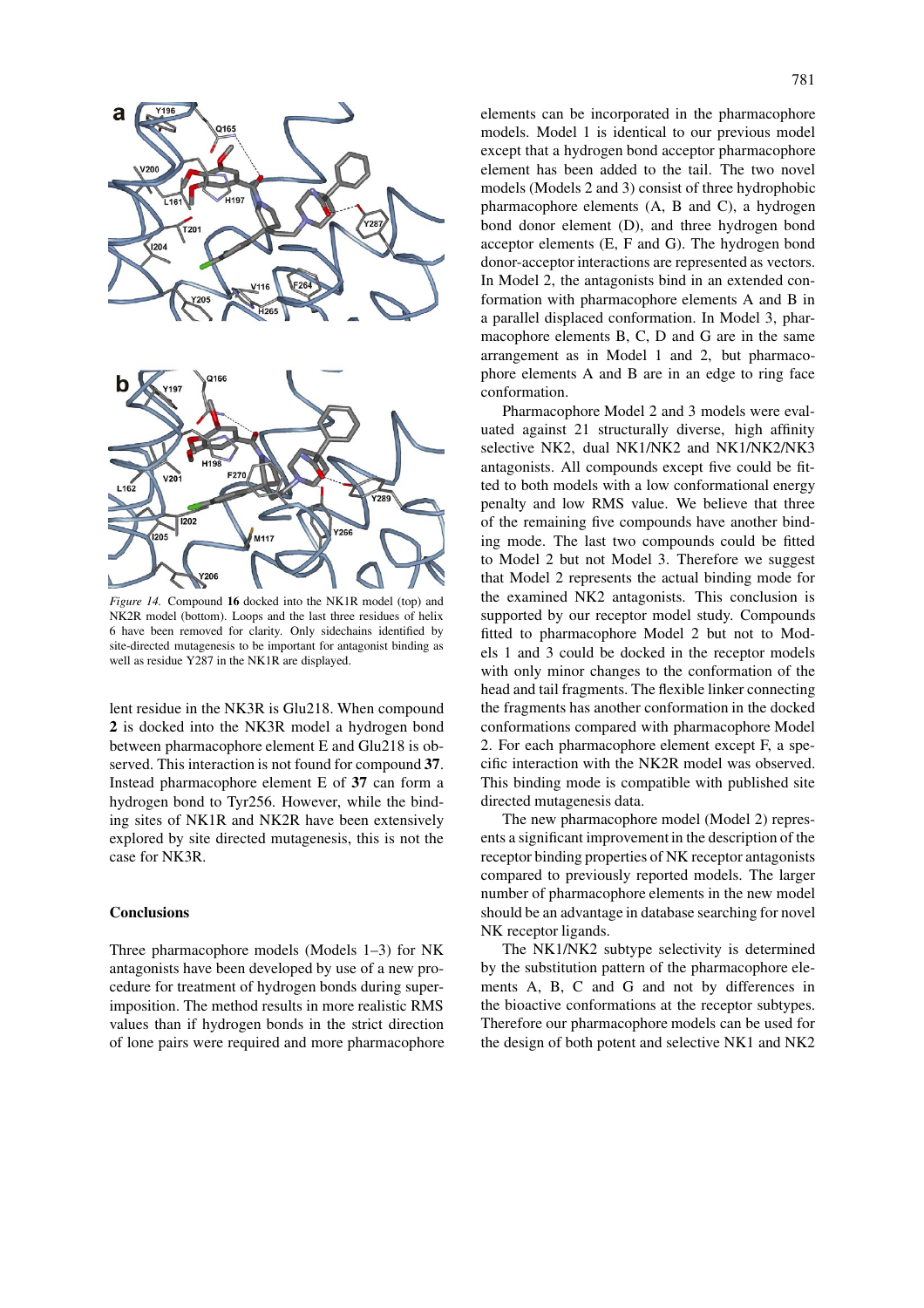antagonists. However, we believe that NK2/NK3 subtype selectivity is determined by either differences in the bioactive conformations at the receptor subtypes or that pharmacophore element E is interacting with different residues in the two receptor subtypes. These findings are also supported by our NK1R, NK2R and NK3R model study.

## **Acknowledgements**

This work was financially supported by the Danish Academy of Technical Sciences, the Lundbeck Foundation and the NeuroScience PharmaBiotech Centre, which is gratefully acknowledged.

#### **References**

- 1. Regoli, D., Boudon, A. and Fauchere, J.L. Pharmacol. Rev., 46 (1994) 551.
- 2. Poulsen, A., Liljefors, T., Gundertofte, K. and Bjørnholm, B., J. Comput.-Aided Mol. Des., 16 (2002) 273.
- 3. Williams, D.E., Acta Crystallogr., A36 (1980) 715.
- 4. Greenfeder, S., Cheewatrakoolpong, B., Billah, M., Egan, R.W., Keene, E., Murgolo, N.J. and Anthes, J.C., Bioorg. Med. Chem., 7 (1999) 2867.
- 5. Blaney, F.E., Raveglia, L.F., Artico, M., Cavagnera, S., Dartois, C., Farina, C., Grugni, M., Gagliardi, S., Luttmann, M.A., Martinelli, M., Nadler, G.M., Parini, C., Petrillo, P., Sarau, H.M., Scheideler, M.A., Hay, D.W. and Giardina, G.A., J. Med. Chem., 44 (2001) 1675.
- 6. a. Palczewski, K., Kumasaka, T., Hori, T., Behnke, C.A., Motoshima, H., Fox, B.A., Le, T., Teller, D.C., Okada, T., Stenkamp, R.E., Yamamoto, M. and Miyano, M., Science, 289 (2000) 739. b. Berman, H.M., Westbrook, J., Feng, Z., Gilliland, G., Bhat,

T.N., Weissig, H., Shindyalov, I.N. and Bourne, P.E., Nucleic Acids Res., 28 (2000) 235. http://www.rcsb.org/pdb/

- 7. Elling, C.E., Thirstrup, K., Nielsen, S.M., Hjorth, S.A. and Schwartz, T.W., Fold. Des., 2 (1997) S76.
- 8. Elling, C.E. and Schwartz, T.W., EMBO J., 15 (1996) 6213.
- 9. Donnelly, D., Maudsley, S., Gent, J.P., Moser, R.N., Hurrell, C.R. and Findlay, J.B., Biochem. J., 339 ( Pt 1) (1999) 55.
- 10. Lundstrom, K., Hawcock, A.B., Vargas, A., Ward, P., Thomas, P. and Naylor, A., Eur. J. Pharmacol., 337 (1997) 73.
- 11. Cascieri, M.A., MacLeod, A.M., Underwood, D., Shiao, L.L., Ber, E., Sadowski, S., Yu, H., Merchant, K.J., Swain, C.J. and Strader, C.D., J. Biol. Chem., 269 (1994) 6587.
- 12. Fong, T.M., Yu, H., Cascieri, M.A., Underwood, D., Swain, C.J. and Strader, C.D., J. Biol. Chem., 269 (1994) 2728.
- 13. Fong, T.M., Yu, H., Cascieri, M.A., Underwood, D., Swain, C.J. and Strader, C.D., J. Biol. Chem., 269 (1994) 14957.
- 14. Ali, M.A., Bhogal, N., Fishwick, C.W. and Findlay, J.B., Bioorg. Med. Chem. Lett., 11 (2001) 819.
- 15. Giolitti, A., Cucchi, P., Renzetti, A.R., Rotondaro, L., Zappitelli, S. and Maggi, C.A., Neuropharmacology, 39 (2000) 1422.
- 16. Henderson, R., Baldwin, J.M., Ceska, T.A., Zemlin, F., Beckmann, E. and Downing, K.H., J. Mol. Biol., 213 (1990) 899.
- 17. Baldwin, J.M., Schertler, G.F. and Unger, V.M., J. Mol. Biol., 272 (1997) 144.
- 18. Unger, V.M., Hargrave, P.A., Baldwin, J.M. and Schertler, G.F., Nature, 389 (1997) 203.
- 19. Macromodel 7.1. Schrödinger Inc., Portland, OR.
- 20. Hasel, T.F., Hendrickson, T.F. and Still, W.C., Tetrahedron Comput. Methods, 1 (1988) 103. 21. Still, W.C., Tempczyk, A., Hawley, R.C. and Hendrickson, T.,
- J. Am. Chem. Soc., 112 (1990) 6127.
- 22. Boström, J., Norrby, P.-O. and Liljefors, T., J. Comput.-Aided Mol. Des., 12 (1998) 383.
- 23. Jaguar 4.1. Schrödinger Inc., Portland, OR.
- 24. Horn, F., Weare, J., Beukers, M.W., Hörsch, S., Bairoch, A., Chen, W., Edvardsen, Ø., Campagne, F. and Vriend, G., Nucleic Acids Res., 26 (1998) 275.
- 25. Pogozheva, I.D., College of Pharmacy, University of Michigan, Ann Arbor, MI, 2002.
- 26. Pogozheva, I.D., Lomize, A.L. and Mosberg, H.I., Biophys. J., 72 (1997) 1963.
- 27. Guntert, P., Braun, W. and Wüthrich, K., J. Mol. Biol., 217 (1991) 517.
- 28. Huang, R.R., Vicario, P.P., Strader, C.D. and Fong, T.M., Biochemistry, 34 (1995) 10048.
- 29. CHARMm. Accelrys Inc., San Diego, CA.
- 30. Sjöberg, P. In Van de Waterbeemd, H., Testa, B. and Folkers, G., (Eds.), Computer-Assisted Lead Finding and Optimization. Verlag Helvetica Chimica Acta, Basel, Switzerland, 1997, p. 83.
- 31. Lommerse, J.P.M., Price, S.L. and Taylor, R., J. Comput. Chem., 18 (1997) 757.
- 32. Edmonds-Alt, X., Proietto, V., Broeck, D.V., Vilain, P., Advenier, C., Neliat, G., Fur, G.L. and Brelière, J.-C., Bioorg. Med. Chem. Lett., 3 (1993) 925.
- 33. Kubota, H., Kakefuda, A., Okamoto, Y., Fujii, M., Yamamoto, O., Yamagiwa, Y., Orita, M., Ikeda, K., Takeuchi, M., Shibanuma, T. and Isomura, Y., Chem. Pharm. Bull. (Tokyo), 46 (1998) 1538.
- 34. Burkholder, T.P., Kudlacz, E.M., Maynard, G.D., Liu, X.G., Le, T.-B., Webster, M.E., Horgan, S.W., Wenstrup, D.L., Freund, D.W., Boyer, F., Bratton, L., Gross, R.S., Knippenberg, R.W., Logan, D.E., Jones, B.K. and Chen, T.-M., Bioorg. Med. Chem. Lett., 7 (1997) 2531.
- 35. Shih, N.Y., Albanese, M., Anthes, J.C., Carruthers, N.I., Grice, C.A., Lin, L., Mangiaracina, P., Reichard, G.A., Schwerdt, J., Seidl, V., Wong, S.C. and Piwinski, J.J., Bioorg. Med. Chem. Lett., 12 (2002) 141.
- 36. Burkholder, T P., Kudlacz, E.M., Le, T.-B., Knippenberg, R.W., Shatzer, S.A., Maynard, G.D., Webster, M.E. and Horgan, S.W., Bioorg. Med. Chem. Lett., 6 (1996) 951.
- 37. Giardina, G.A.M., Raveglia, L.F. and Grugni, M., Drugs Future, 22 (1997) 1235.
- 38. Shah, S.K., Patent US5434158, 1995.
- 39. Kubota, H., Kakefuda, A., Nagaoka, H., Yamamoto, O., Ikeda, K., Takeuchi, M., Shibanuma, T. and Isomura, Y., Chem. Pharm. Bull. (Tokyo), 46 (1998) 242.
- 40. Burkholder, T.P., Kudlacz, E.M., Le, T.-B. and Maynard, G.D., Patent US5824690, 1998.
- 41. Giardina, G.A.M., Grugni, M., Graziani, D. and Raveglia, L.F., Patent WO-09852942, 1998.
- 42. Kubota, H., Fujii, M., Ikeda, K., Takeuchi, M., Shibanuma, T. and Isomura, Y., Chem. Pharm. Bull. (Tokyo), 46 (1998) 351.